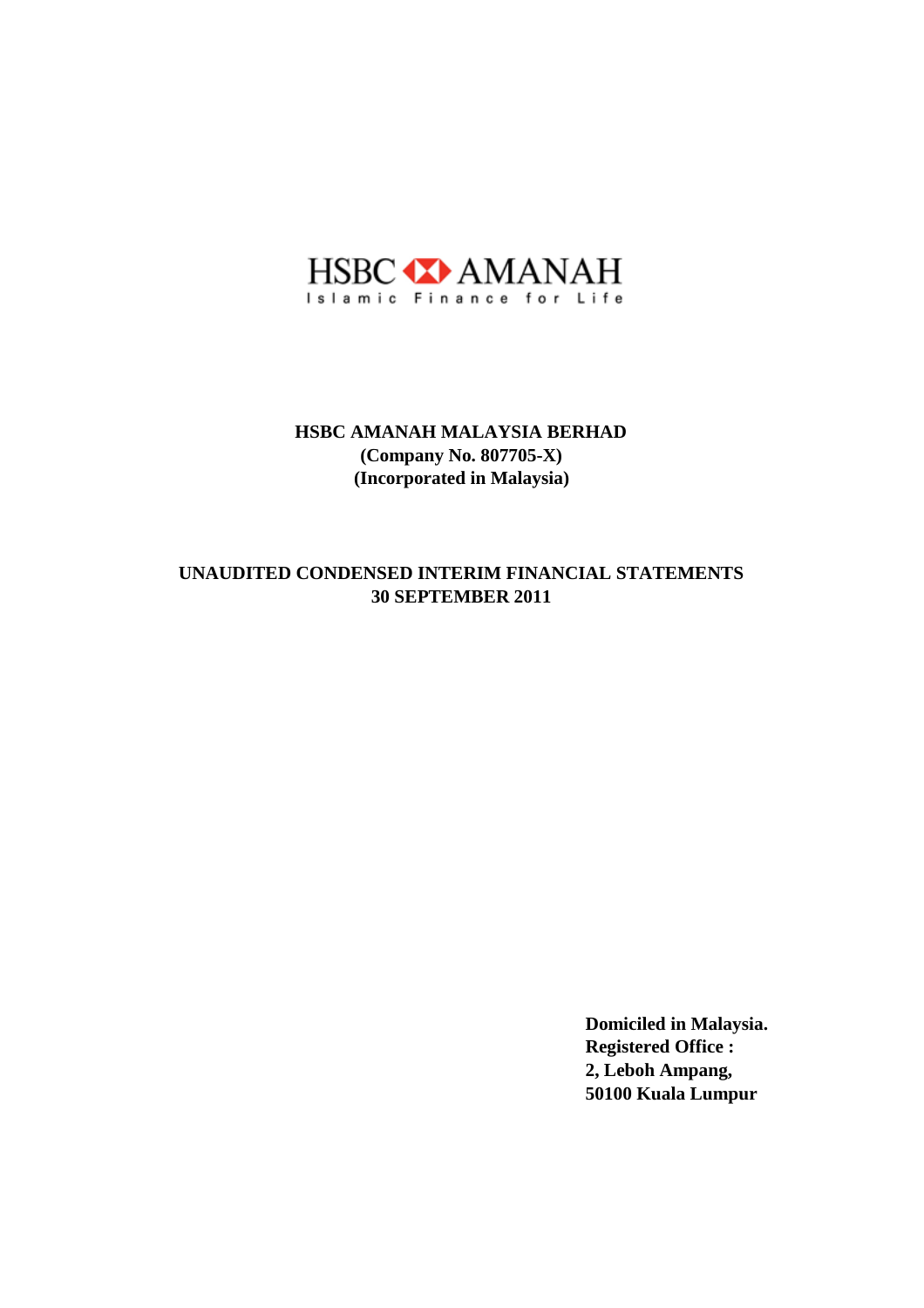## **MANAGEMENT'S CERTIFICATION**

I hereby certify that the attached unaudited condensed financial statements for the financial period ended 30 September 2011 have been prepared from the Bank's accounting and other records and that they are in accordance with the requirements of FRS134: Interim Financial Reporting and the Circular on the Application of FRS and Revised Financial Reporting Requirements for Islamic Banks issued by Bank Negara Malaysia in 2010.

**SAW SAY PIN** Chief Financial Officer

Date: 19 October 2011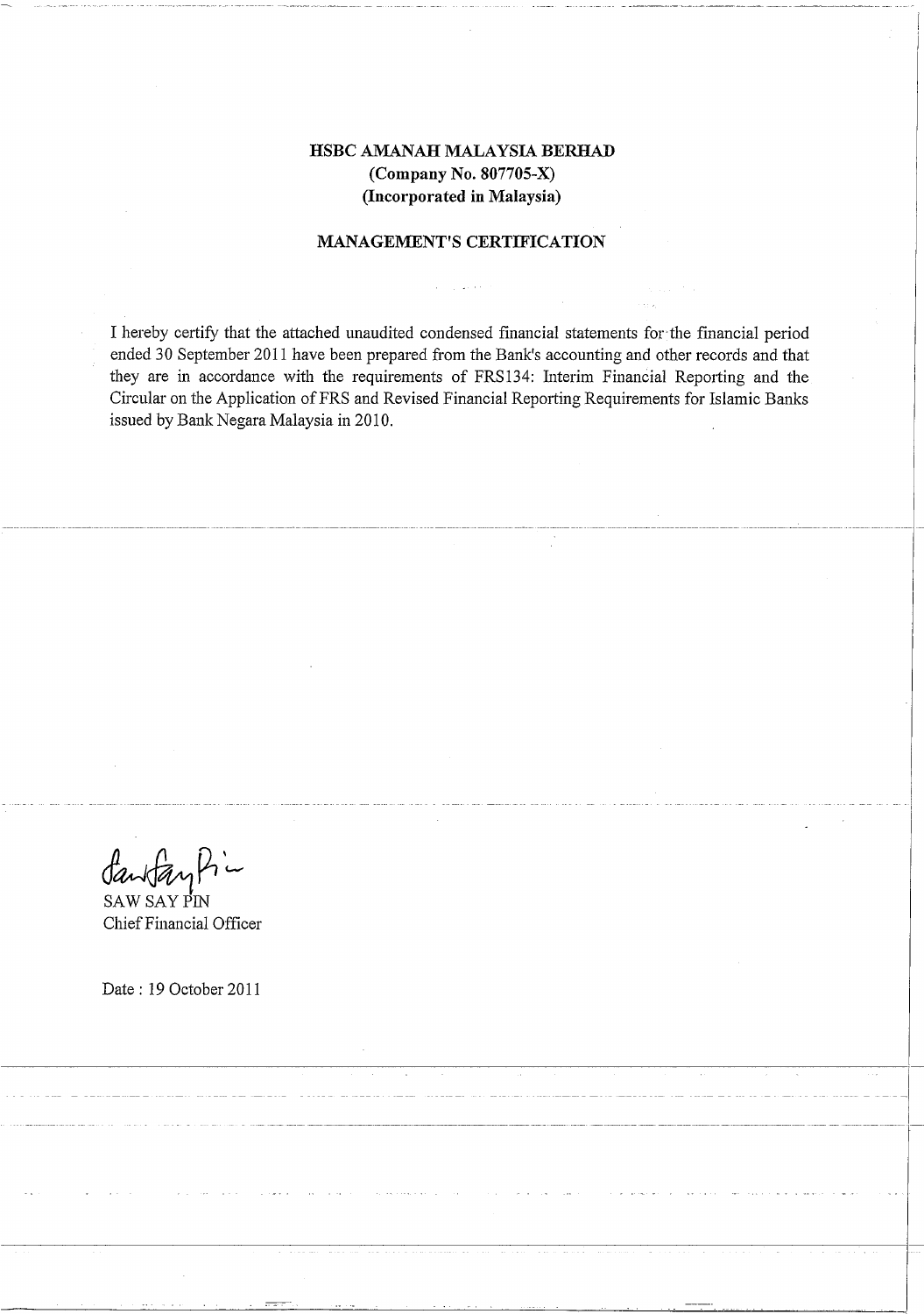# **AS AT 30 SEPTEMBER 2011 UNAUDITED CONDENSED STATEMENT OF FINANCIAL POSITION**

|                                              |             | 30 Sep 2011   | 31 Dec 2010   |
|----------------------------------------------|-------------|---------------|---------------|
|                                              | <b>Note</b> | <b>RM'000</b> | <b>RM'000</b> |
| <b>Assets</b>                                |             |               |               |
| Cash and short-term funds                    | 10          | 1,515,591     | 1,508,998     |
| Financial Assets Held-for-Trading            | 11          | 78,418        | 148,006       |
| Financial Investments Available-for-Sale     | 12          | 321,196       | 330,665       |
| Financing and advances                       | 13          | 6,290,147     | 4,636,276     |
| Other assets                                 | 15          | 398,314       | 59,035        |
| Statutory deposits with Bank Negara Malaysia |             | 202,562       | 34,729        |
| Equipment                                    |             | 14,200        | 16,425        |
| Intangible assets                            |             | 601           | 1,499         |
| Deferred tax assets                          |             | 10,867        | 18,002        |
| <b>Total Assets</b>                          |             | 8,831,896     | 6,753,635     |
| <b>Liabilities</b>                           |             |               |               |
| Deposits from customers                      | 16          | 4,771,928     | 3,782,536     |
| Deposits and placements of banks             |             |               |               |
| and other financial institutions             | 17          | 3,083,075     | 2,084,599     |
| Bills and acceptances payable                |             | 5,608         | 5,531         |
| Other liabilities                            | 18          | 121,344       | 91,670        |
| Provision for taxation and zakat             | 19          | 2,156         | 4,448         |
| <b>Total Liabilities</b>                     |             | 7,984,111     | 5,968,784     |
| <b>Shareholder's Equity</b>                  |             |               |               |
| Share capital                                |             | 50,000        | 50,000        |
| Reserves                                     |             | 797,785       | 734,851       |
| <b>Total Shareholder's Equity</b>            |             | 847,785       | 784,851       |
| Total Liabilities and Shareholder's Equity   |             | 8,831,896     | 6,753,635     |
| Commitments and Contingencies                | 27          | 4,544,136     | 1,823,148     |

*The unaudited condensed interim financial statements should be read in conjunction with the audited financial statements of the Bank for the financial year ended 31 December 2010 and the accompanying explanatory notes on pages 5 to 22 attached to the unaudited condensed interim financial statements.*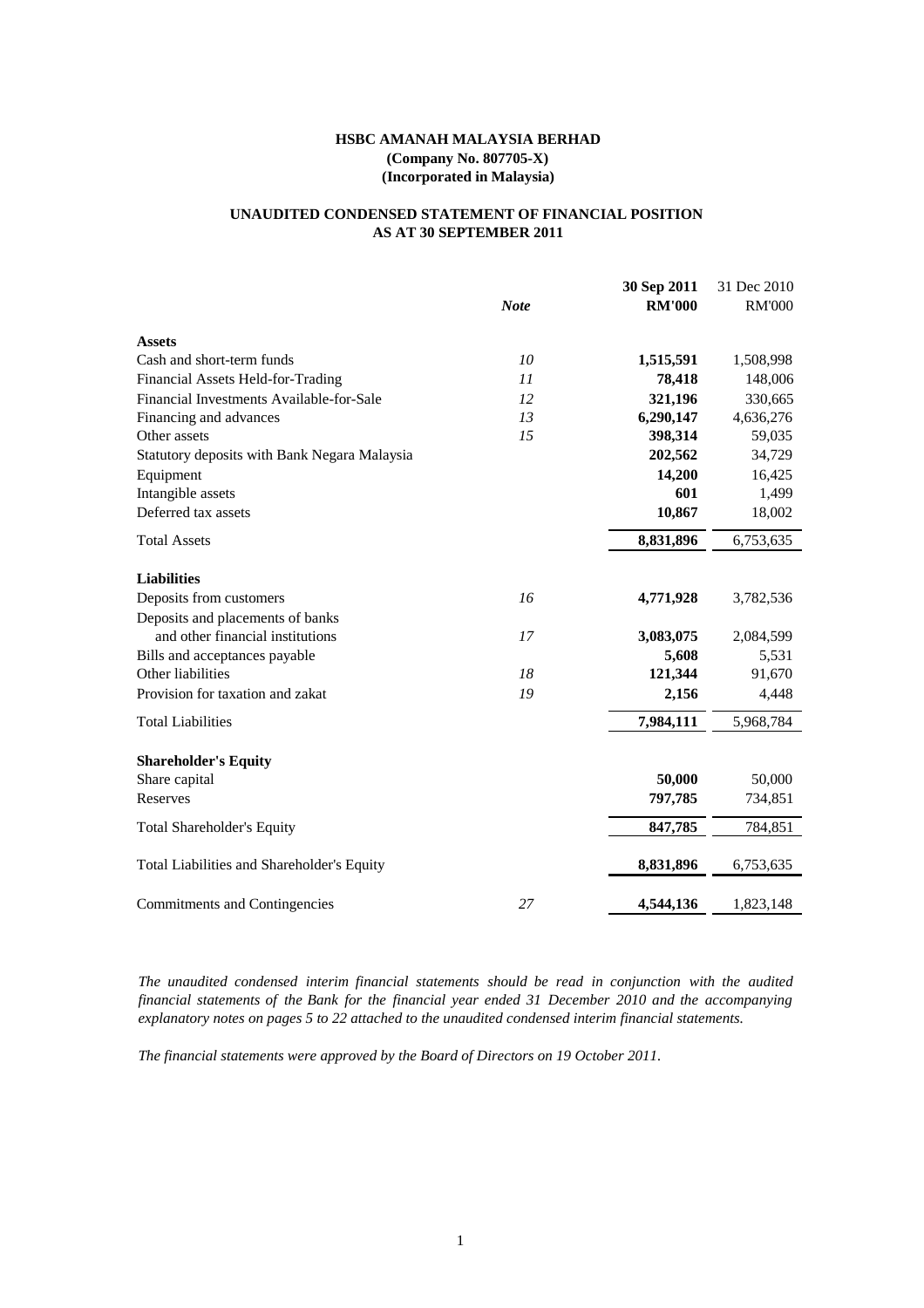#### **FOR THE FINANCIAL PERIOD ENDED 30 SEPTEMBER 2011 UNAUDITED CONDENSED STATEMENT OF COMPREHENSIVE INCOME**

|                                           |             | <b>Third Quarter Ended</b>   |                              | <b>Year-To-Date Ended</b>    |                              |
|-------------------------------------------|-------------|------------------------------|------------------------------|------------------------------|------------------------------|
|                                           | <b>Note</b> | 30 Sep 2011<br><b>RM'000</b> | 30 Sep 2010<br><b>RM'000</b> | 30 Sep 2011<br><b>RM'000</b> | 30 Sep 2010<br><b>RM'000</b> |
| Income derived from investment of         |             |                              |                              |                              |                              |
| depositors' funds and others              | 20          | 117,094                      | 78,953                       | 318,250                      | 212,384                      |
| Income derived from investment of         |             |                              |                              |                              |                              |
| shareholders' funds                       | 21          | 24,703                       | 23,956                       | 70,648                       | 65,871                       |
| Impairment losses on financing            | 22          | (32, 411)                    | (23, 342)                    | (80, 365)                    | (58,750)                     |
| Total distributable income                |             | 109,386                      | 79,567                       | 308,533                      | 219,505                      |
| Income attributable to depositors         | 23          | (41, 897)                    | (29, 054)                    | (110,700)                    | (67, 330)                    |
| Total net income                          |             | 67,489                       | 50,513                       | 197,833                      | 152,175                      |
| Personnel expenses                        | 24          | (6,372)                      | (5,495)                      | (19,723)                     | (18, 174)                    |
| Other overheads and expenditures          | 25          | (35,565)                     | (31,679)                     | (100, 157)                   | (103, 301)                   |
| Profit before income tax expense          |             | 25,552                       | 13,339                       | 77,953                       | 30,700                       |
| Income tax expense                        |             | (5, 444)                     | (5,403)                      | (15, 454)                    | (11, 175)                    |
| Profit for the period                     |             | 20,108                       | 7,936                        | 62,499                       | 19,525                       |
| Other comprehensive income                |             |                              |                              |                              |                              |
| Fair value reserve                        |             |                              |                              |                              |                              |
| Change in fair value                      |             | 402                          | 3                            | 216                          | (830)                        |
| Income tax relating to components of      |             |                              |                              |                              |                              |
| other comprehensive income                |             | (100)                        | 134                          | (54)                         | (15)                         |
| Other comprehensive income for the        |             |                              |                              |                              |                              |
| period, net of tax                        |             | 302                          | 137                          | 162                          | (845)                        |
| Total comprehensive income for the period |             | 20,410                       | 8,073                        | 62,661                       | 18,680                       |
| Basic earnings per RM0.50 ordinary share  |             | 20.1 sen                     | $7.9$ sen                    | 62.5 sen                     | 19.5 sen                     |

The unaudited condensed interim financial statements should be read in conjunction with the audited financial statements of the Bank for the financial year ended 31 December 2010 and the accompanying explanatory notes on pages 5 to 22 attached to the *unaudited condensed interim financial statements.*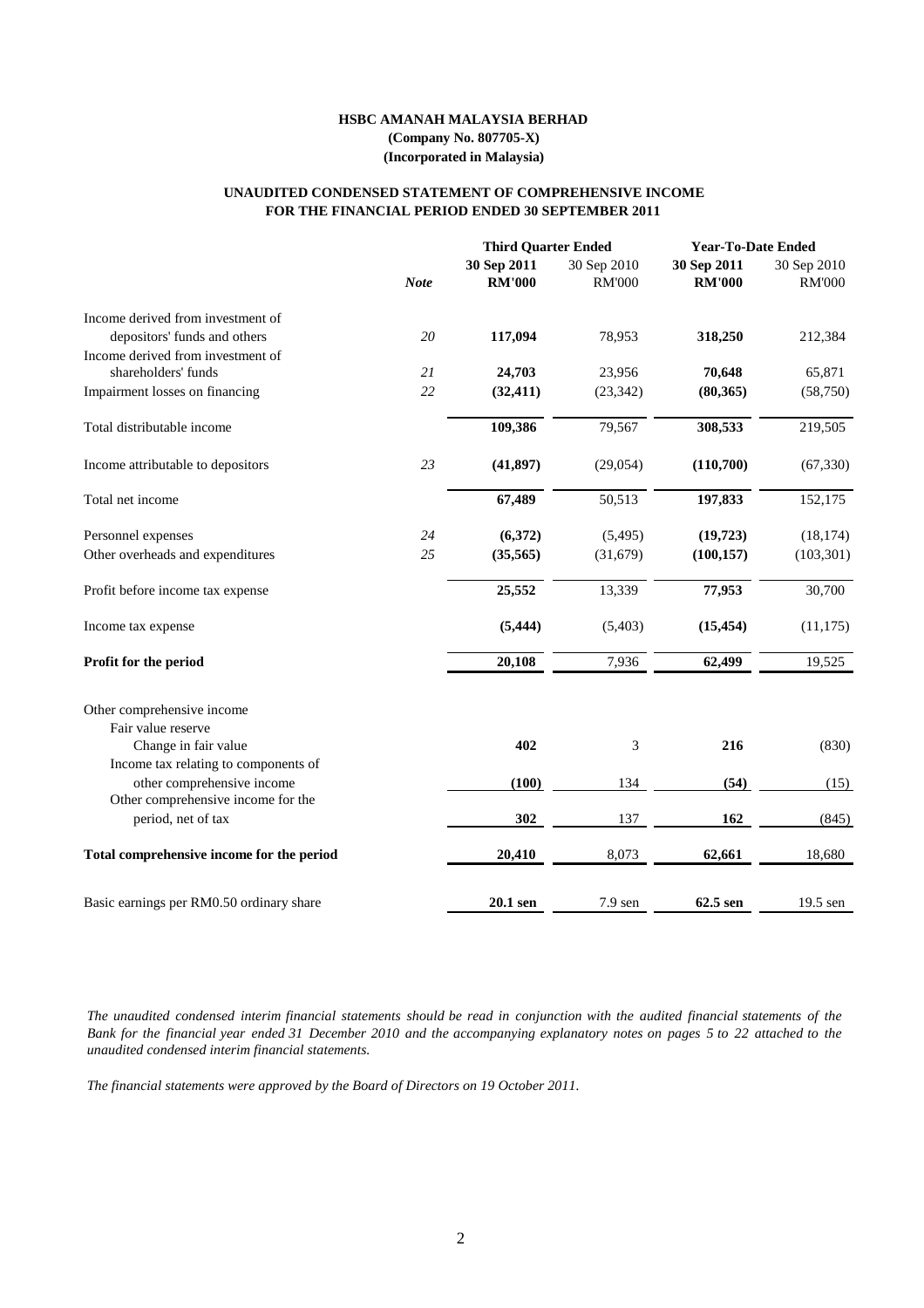#### **UNAUDITED CONDENSED STATEMENT OF CHANGES IN EQUITY FOR THE FINANCIAL PERIOD ENDED 30 SEPTEMBER 2011**

|                                                                         |               | Non-distributable |                          | Distributable |                |               |               |
|-------------------------------------------------------------------------|---------------|-------------------|--------------------------|---------------|----------------|---------------|---------------|
|                                                                         |               |                   |                          | Available-    | Capital        |               |               |
|                                                                         | Share         | <b>Share</b>      | Statutory                | for-sale      | Contribution   | Retained      | Total         |
|                                                                         | capital       | premium           | reserve                  | reserve       | reserve        | profits       |               |
|                                                                         | <b>RM'000</b> | <b>RM'000</b>     | <b>RM'000</b>            | <b>RM'000</b> | <b>RM'000</b>  | <b>RM'000</b> | <b>RM'000</b> |
| 2010                                                                    |               |                   |                          |               |                |               |               |
| Balance as at 1 January 2010, as previously stated                      | 50,000        | 610,000           | 40,104                   | 437           | $143*$         | 40,103        | 740,787       |
| - effect of adopting FRS 139                                            |               |                   |                          |               |                | 33            | 33            |
| Balance as at 1 January 2010, restated                                  | 50,000        | 610,000           | 40,104                   | 437           | 143            | 40,136        | 740,820       |
| Total comprehensive income for the period                               |               |                   |                          |               |                |               |               |
| Net profit for the period                                               |               |                   |                          |               |                | 19,525        | 19,525        |
| Other comprehensive income, net of income tax                           |               |                   |                          |               |                |               |               |
| Fair value reserve:                                                     |               |                   |                          |               |                |               |               |
| Net change in fair value                                                |               |                   |                          | (845)         |                |               | (845)         |
| Total other comprehensive income                                        |               |                   | $\overline{\phantom{a}}$ | (845)         | $\blacksquare$ |               | (845)         |
| Total comprehensive income for the period                               |               | $\overline{a}$    | $\overline{a}$           | (845)         |                | 19,525        | 18,680        |
| Transactions with ultimate holding company, recorded directly in equity |               |                   |                          |               |                |               |               |
| Share based payment transactions                                        |               |                   |                          |               | 127            |               | 127           |
| Balance as at 30 September 2010                                         | 50,000        | 610,000           | 40,104                   | (408)         | 270            | 59,661        | 759,627       |
| 2011                                                                    |               |                   |                          |               |                |               |               |
| Balance as at 1 January 2011                                            | 50,000        | 610,000           | 50,000                   | (136)         | $335*$         | 74,652        | 784,851       |
| Total comprehensive income for the period                               |               |                   |                          |               |                |               |               |
| Net profit for the period                                               |               |                   |                          |               |                | 62,499        | 62,499        |
| Other comprehensive income, net of income tax                           |               |                   |                          |               |                |               |               |
| Fair value reserve:                                                     |               |                   |                          |               |                |               |               |
| Net change in fair value                                                |               |                   |                          | 162           |                |               | 162           |
| Total other comprehensive income                                        | $\sim$        | $\sim$            | $\blacksquare$           | 162           | $\blacksquare$ |               | 162           |
| Total comprehensive income for the period                               |               |                   |                          | 162           |                | 62,499        | 62,661        |
| Transactions with ultimate holding company, recorded directly in equity |               |                   |                          |               |                |               |               |
| Share based payment transactions                                        |               |                   |                          |               | 273            |               | 273           |
| Balance as at 30 September 2011                                         | 50,000        | 610,000           | 50,000                   | 26            | 608            | 137,151       | 847,785       |

The unaudited condensed interim financial statements should be read in conjunction with the audited financial statements of the Bank for the financial year ended 31 December 2010 and the *accompanying explanatory notes on pages 5 to 22 attached to the unaudited condensed interim financial statements.*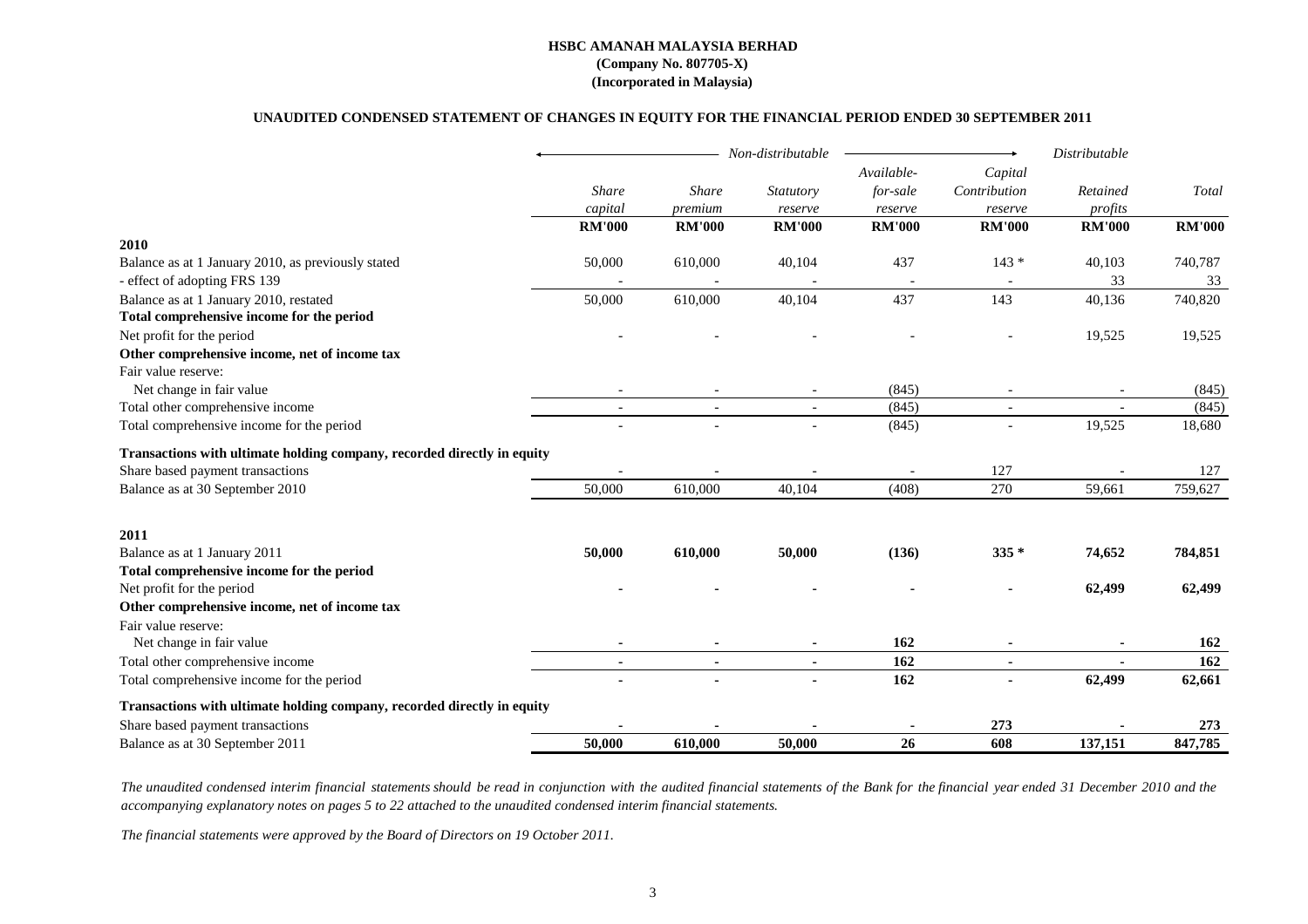#### **FOR THE FINANCIAL PERIOD ENDED 30 SEPTEMBER 2011 UNAUDITED CONDENSED STATEMENT OF CASH FLOWS**

|                                                        | 30 Sep 2011   | 30 Sep 2010   |
|--------------------------------------------------------|---------------|---------------|
|                                                        | <b>RM'000</b> | <b>RM'000</b> |
| Profit before income tax expense                       | 77,953        | 30,700        |
| Adjustments for non-operating and non-cash items       | 4,651         | 3,214         |
| Operating profit before working capital changes        | 82,604        | 33,914        |
| Changes in working capital:                            |               |               |
| Net changes in operating assets                        | (2,091,395)   | (897, 266)    |
| Net changes in operating liabilities                   | 2,017,619     | 1,397,103     |
| Income tax paid                                        | (10,666)      | (18, 141)     |
| Net cash (used in)/generated from operating activities | (1,838)       | 515,610       |
| Net cash generated from investing activities           | 8,431         | 49,648        |
| Net changes in cash and cash equivalents               | 6,593         | 565,258       |
| Cash and cash equivalents at beginning of the period   | 1,508,998     | 687,308       |
| Cash and cash equivalents at end of the period         | 1,515,591     | 1,252,566     |
| Analysis of cash and cash equivalents                  |               |               |
| Cash and short-term funds                              | 1,515,591     | 1,252,566     |

The unaudited condensed interim financial statements should be read in conjunction with the audited financial statements of the Bank for the financial year ended 31 December 2010 and the accompanying explanatory notes on pages 5 to 22 *attached to the unaudited condensed interim financial statements.*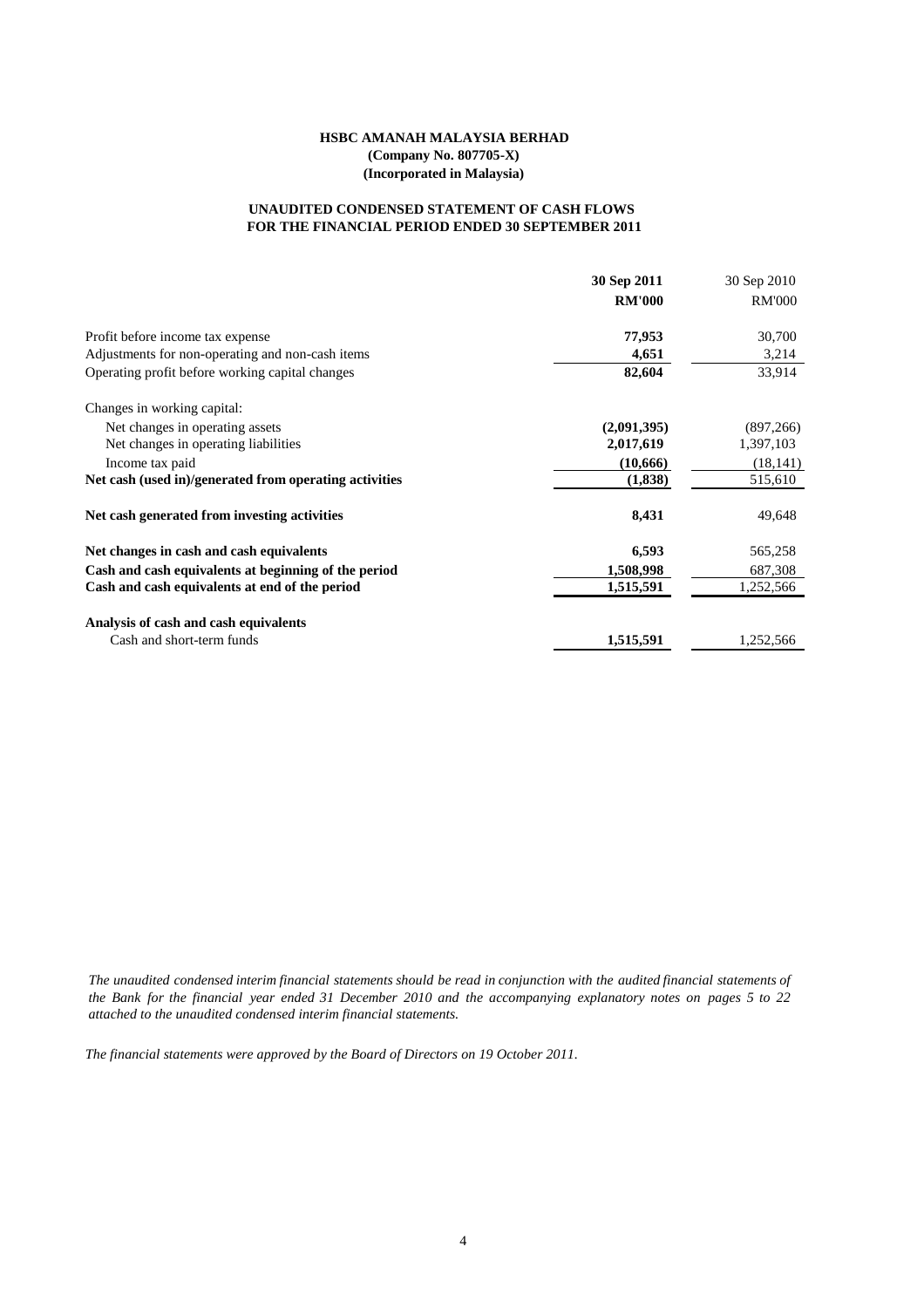## **EXPLANATORY NOTES TO THE INTERIM FINANCIAL STATEMENTS AS AT 30 SEPTEMBER 2011**

#### **1 General Information**

HSBC Amanah Malaysia Berhad ("the Bank") incorporated on 26 February 2008, is a licensed Islamic Bank under the Islamic Banking Act, 1983. The registered office of the Bank is at No. 2, Leboh Ampang, 50100 Kuala Lumpur.

The principal activities of the Bank are Islamic banking and related financial services.

There were no significant changes in these activities during the financial period.

#### **2 Basis of Preparation**

The unaudited condensed interim financial statements for the financial period ended 30 September 2011 have been prepared in accordance with the requirements of Financial Reporting Standards ("FRS") 134: Interim Financial Reporting issued by the Malaysian Accounting Standards Board ("MASB") as modified by Bank Negara Malaysia's ("BNM") guidelines and the principles of Shariah.

The unaudited condensed interim financial statements do not include all of the information required for the full annual financial statements, and should be read in conjunction with the audited financial statements of the bank as at and for the financial year ended 31 December 2010. The explanatory notes attached in the unaudited condensed interim financial statements provide an explanation of events and transactions that are significant for an understanding of the changes in the financial position and performance of the Bank since the financial year ended 31 December 2010.

All other significant accounting policies and methods of computation applied in the unaudited condensed interim financial statements are consistent with those adopted in the most recent audited annual financial statements for the year ended 31 December 2010, except for the adoption of the following FRSs, amendments to FRSs, Issues Committee ("IC") Interpretations and Technical Release ("TR").

| <b>FRSs</b> / Interpretations                                                 | <b>Effective Date</b> |
|-------------------------------------------------------------------------------|-----------------------|
| - FRS 1, First time Adoption of Financial Reporting Standards                 | 1 Jul 2010            |
| - FRS 3, Business Combinations                                                | 1 Jul 2010            |
| - FRS 127, Consolidated and Separate Financial Statements                     | 1 Jul 2010            |
| - IC Interpretation 4, Determining whether an Arrangement contains a Lease    | 1 Jan 2011            |
| - IC Interpretation 12, Service Concession Arrangements                       | 1 Jul 2010            |
| - IC Interpretation 16, Hedges of a Net Investment in a Foreign Operation     | 1 Jul 2010            |
| - IC Interpretation 17, Distribution of Non-cash Assets to Owners             | 1 Jul 2010            |
| - IC Interpretation 18, Transfer of Assets from Customers                     | 1 Jan 2011            |
| - Amendments to FRS 1, First Time Adoption of Financial Reporting             |                       |
| Standards – Limited Exemption from Comparative FRS 7 Disclosures for          |                       |
| First-time Adopters and Additional Exemptions for First-time Adopters         | 1 Jan 2011            |
| - Amendments to FRS 132, Financial Instruments: Presentation - Classification |                       |
| of Rights Issues                                                              | 1 Mar 2010            |
| - Amendments to FRS 2, Share-based Payment                                    | 1 Jul 2010            |
| - Amendments to FRS 2, Group Cash-settled Share-based Payment Transactions    | 1 Jan 2011            |
| - Amendments to FRS 5, Non-current Assets held for Sale and Discontinued      |                       |
| Operations                                                                    | 1 Jul 2010            |
| - Amendments to FRS 7, Financial Instruments: Disclosures – Improving         |                       |
| Disclosures about Financial Instruments                                       | 1 Jan 2011            |
| - Amendments to FRS 138, Intangible Assets                                    | 1 Jul 2010            |
| - Amendments to IC Interpretation 9, Reassessment of Embedded Derivatives     | 1 Jul 2010            |
| - Improvements to FRSs (2010)                                                 | 1 Jan 2011            |
| - TR-i 4: Shariah Compliant Sale Contracts                                    | 1 Jan 2011            |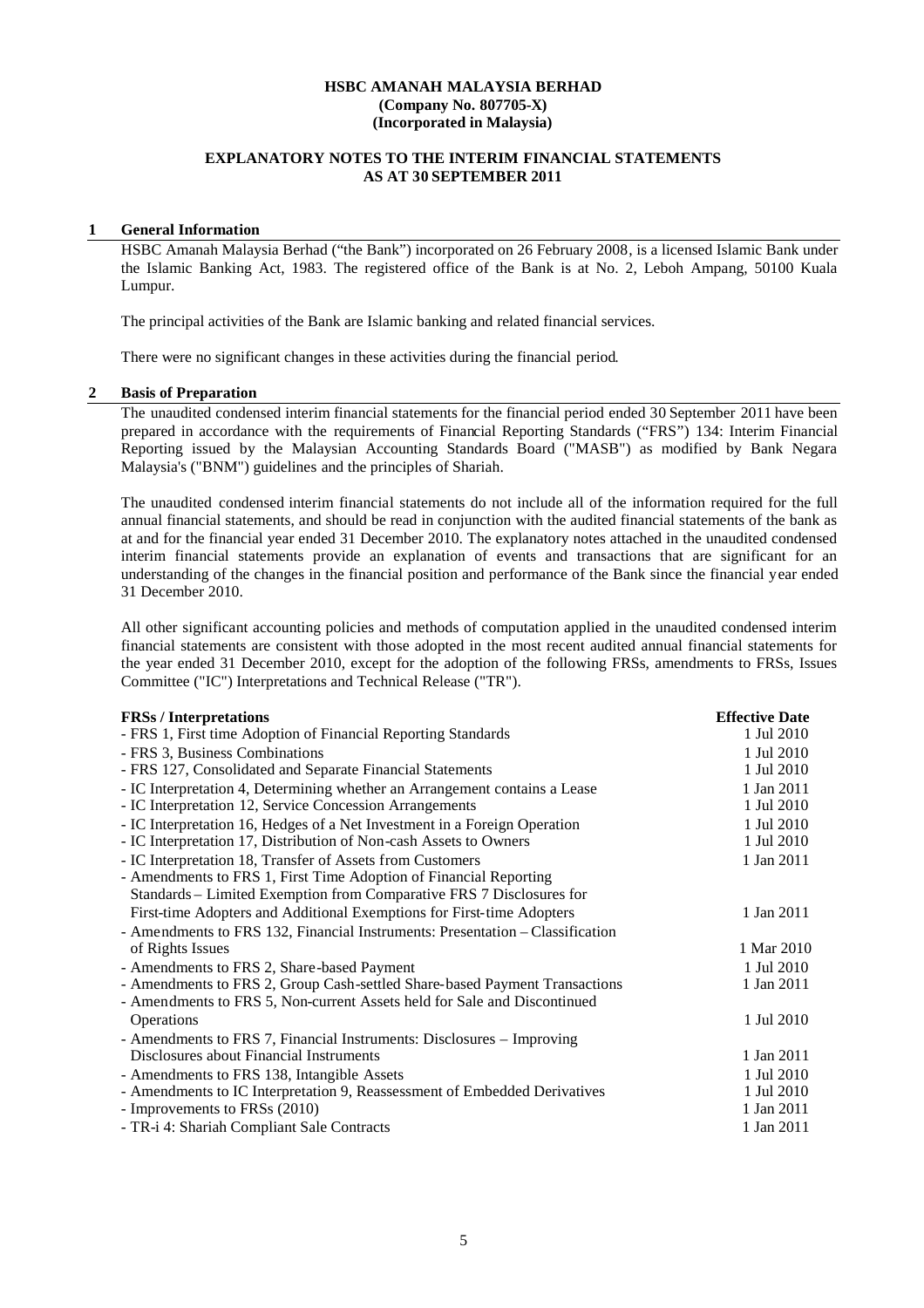#### **2 Basis of Preparation (Cont'd)**

IC Interpretations 12, 16 and 17 are not expected to have any impact on the financial statements of the Bank as they are not relevant to the operations of the Bank. The adoption of the remaining FRSs, amendments to FRSs and IC Interpretations did not have any material impact on the financial results of the Bank.

The Bank has not applied the following accounting standards, amendments and interpretations that have been issued by the MASB as they are either not applicable or not yet effective for the Bank.

| <b>FRSs</b> / Interpretations                                                       | <b>Effective Date</b> |
|-------------------------------------------------------------------------------------|-----------------------|
| - FRS 124, Related Party Disclosures (revised)                                      | 1 Jan 2012            |
| - IC Interpretation 15, Agreements for the Construction of Real Estate              | 1 Jan 2012            |
| - IC Interpretation 19, Extinquishing Financial Liabilities with Equity Instruments | 1 Jul 2011            |
| - Amendments to IC Interpretation 14, Prepayments of a Minimum Funding              |                       |
| Requirement                                                                         | 1 Jul 2011            |

The new requirements above take effect for the annual periods beginning on or after 1 July 2011, except for FRS 124, and IC Interpretation 15, which apply for the annual period beginning on or after 1 January 2012. IC Interpretation 15 is not expected to have any impact on the financial statements of the Bank as it is not relevant to the operations of the Bank. The adoption of the other IC Interpretation and amendments to IC Interpretation is not expected to have a significant financial impact on the Bank.

#### **3 Auditors' Report On Preceding Annual Financial Statements**

The audit report on the audited financial statements for the financial year ended 31 December 2010 was not subject to any qualification.

#### **4 Seasonality or Cyclical Factors**

The business operations of the Bank are not subject to material seasonal or cyclical fluctuations.

#### **5 Unusual Items Due to Their Nature, Size or Incidence**

There were no unusual items affecting assets, liabilities, equity, net income or cash flows of the Bank for the financial period ended 30 September 2011.

#### **6 Changes in Estimates**

The preparation of financial information requires the use of estimates. The use of available information and the application of judgement are inherent in the formation of estimates; actual results in the future may differ from those reported. Management believes that critical accounting policies where judgement is necessarily applied are those which relate to impairment of financing and advances, the valuation of financial instruments and the impairment of available-for-sale financial investments

There were no material changes in estimates of amounts reported in prior financial year that have a material effect on the financial results and position of the Bank for the financial period ended 30 September 2011.

#### **7 Debt and Equity Securities**

There were no issuances, cancellations, repurchases, resale or repayment of debt and equity securities during the financial period ended 30 September 2011.

#### **8 Dividend**

No dividend was declared nor paid during the financial period ended 30 September 2011.

#### **9 Significant Events**

There were no material events subsequent to the balance sheet date that requires disclosure or adjustments to the unaudited condensed interim financial statements.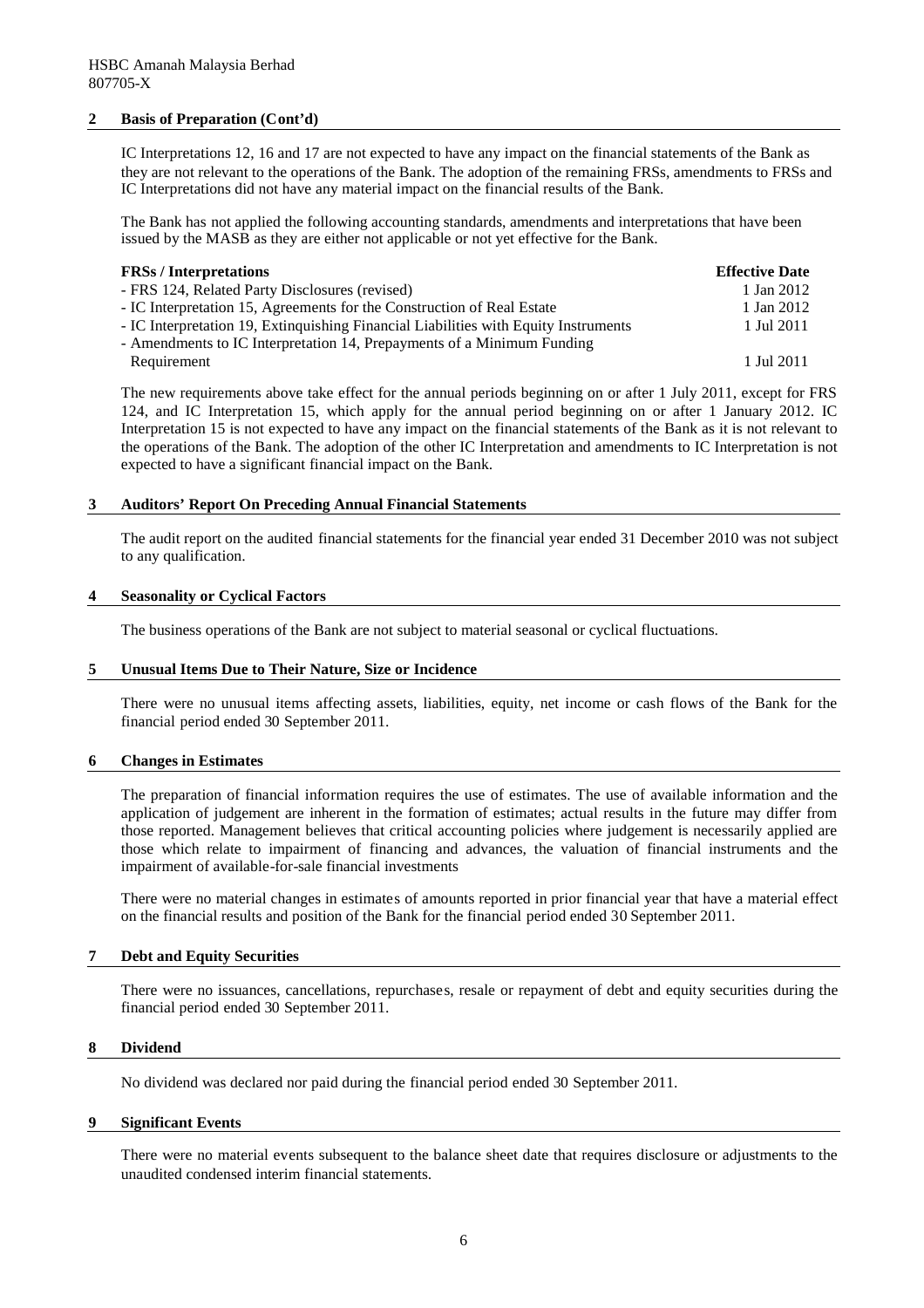# **10 Cash and Short-Term Funds**

|    |                                                                                  | 30 Sep 2011        | 31 Dec 2010        |
|----|----------------------------------------------------------------------------------|--------------------|--------------------|
|    |                                                                                  | <b>RM'000</b>      | <b>RM'000</b>      |
|    |                                                                                  |                    |                    |
|    | Cash and balances with banks and other financial institutions                    | 83,711             | 28,217             |
|    | Money at call and interbank placements                                           |                    |                    |
|    | maturing within one month                                                        | 1,431,880          | 1,480,781          |
|    |                                                                                  | 1,515,591          | 1,508,998          |
|    |                                                                                  |                    |                    |
|    |                                                                                  |                    |                    |
| 11 | <b>Financial Assets Held-for-Trading</b>                                         |                    |                    |
|    |                                                                                  | 30 Sep 2011        | 31 Dec 2010        |
|    |                                                                                  | <b>RM'000</b>      | <b>RM'000</b>      |
|    | At fair value                                                                    |                    |                    |
|    | Money market instruments:                                                        |                    |                    |
|    | Malaysian Government treasury bills                                              | 77,797             | 64,360             |
|    | Malaysian Government Islamic bonds                                               | 621                | 58,552             |
|    |                                                                                  |                    |                    |
|    | Unquoted securities:                                                             |                    |                    |
|    | Private debt securities                                                          |                    | 25,094             |
|    |                                                                                  | 78,418             | 148,006            |
|    |                                                                                  |                    |                    |
|    |                                                                                  |                    |                    |
| 12 | <b>Financial Investments Available-for-Sale</b>                                  |                    |                    |
|    |                                                                                  | 30 Sep 2011        | 31 Dec 2010        |
|    | At fair value                                                                    | <b>RM'000</b>      | <b>RM'000</b>      |
|    | Money market instruments:                                                        |                    |                    |
|    | Malaysian Government Islamic bonds                                               | 296,194            | 296,161            |
|    | Negotiable instruments of deposit                                                | 25,002             | 30,002             |
|    | Bankers' acceptance and Islamic accepted bills                                   |                    | 4,502              |
|    |                                                                                  | 321,196            | 330,665            |
|    | The maturity structure of money market instruments held as financial investments |                    |                    |
|    | available-for-sale is as follows:                                                |                    |                    |
|    |                                                                                  |                    |                    |
|    | Maturing within one year                                                         | 206,044            | 34,504             |
|    | More than one year to three years                                                | 115,152<br>321,196 | 296,161<br>330,665 |
|    |                                                                                  |                    |                    |
|    |                                                                                  |                    |                    |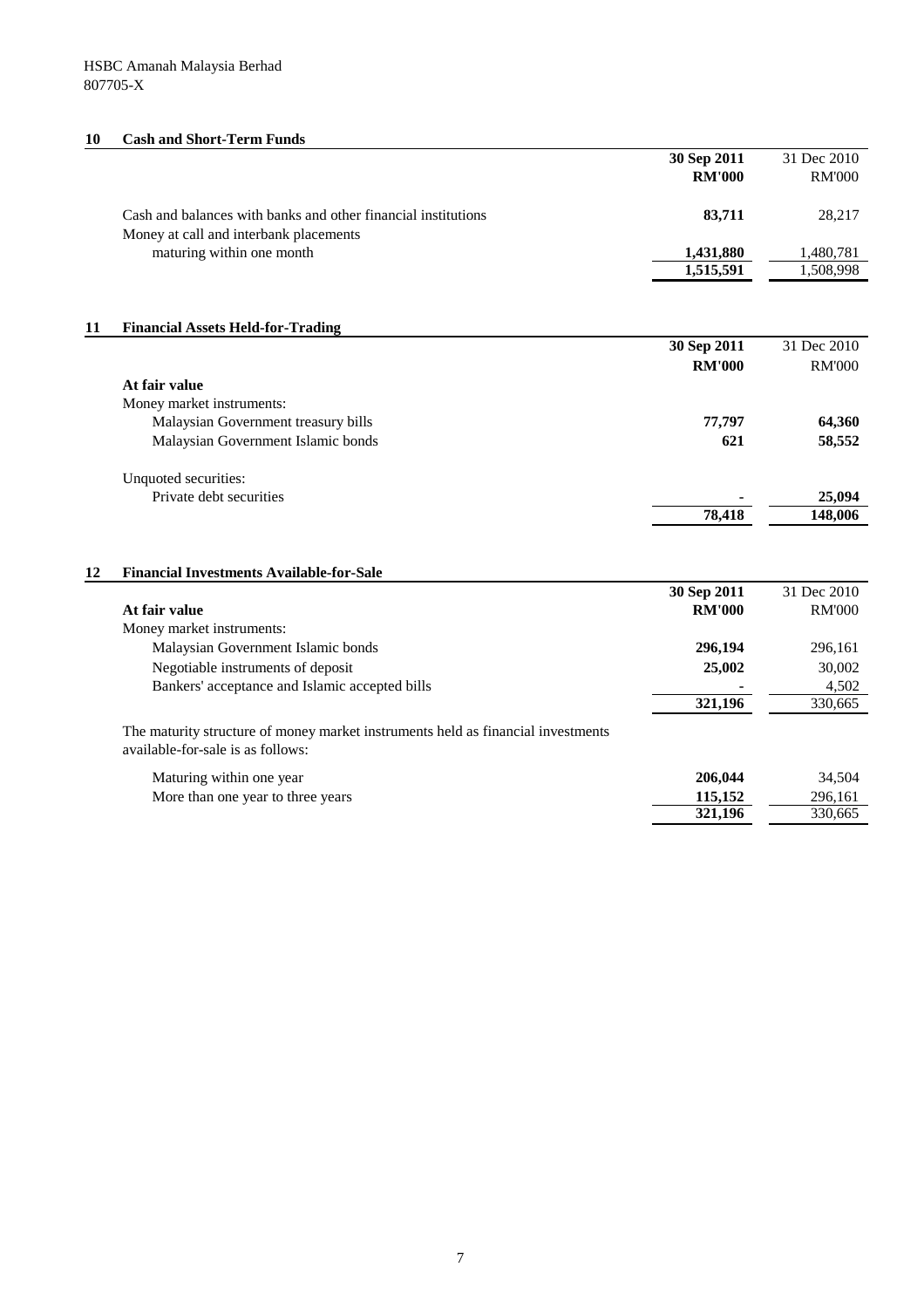# **13 Financing And Advances**

# **(i) By type**

|       |                                                                                                             | 30 Sep 2011                                               | 31 Dec 2010                                               |
|-------|-------------------------------------------------------------------------------------------------------------|-----------------------------------------------------------|-----------------------------------------------------------|
|       |                                                                                                             | <b>RM'000</b>                                             | <b>RM'000</b>                                             |
|       |                                                                                                             |                                                           |                                                           |
|       | Cash line                                                                                                   | 42,515                                                    | 14,502                                                    |
|       | Term financing                                                                                              |                                                           |                                                           |
|       | House financing                                                                                             | 847,555                                                   | 460,173                                                   |
|       | Hire purchase receivables                                                                                   | 227,380                                                   | 176,381                                                   |
|       | Lease receivables                                                                                           | 144                                                       | 187                                                       |
|       | Other term financing                                                                                        | 3,874,804                                                 | 3,134,643                                                 |
|       | Trust receipts                                                                                              | 12,700                                                    | 704                                                       |
|       | Claims on customers under acceptance credits                                                                | 1,054,290                                                 | 758,077                                                   |
|       | Staff financing                                                                                             | 16,732                                                    | 9,332                                                     |
|       | Credit/charge cards                                                                                         | 319,095                                                   | 261,517                                                   |
|       | Revolving credit                                                                                            | 136,788                                                   |                                                           |
|       |                                                                                                             | 6,532,003                                                 | 4,815,516                                                 |
|       | Less: Unearned income                                                                                       | (88, 264)                                                 | (66, 727)                                                 |
|       |                                                                                                             | 6,443,739                                                 | 4,748,789                                                 |
|       | Less: Allowance for impaired financing:                                                                     |                                                           |                                                           |
|       | - Collective allowances for impairment                                                                      | (95, 798)                                                 | (70, 655)                                                 |
|       | - Individual allowances for impairment                                                                      | (57, 794)                                                 | (41, 858)                                                 |
|       | Total net financing and advances                                                                            | 6,290,147                                                 | 4,636,276                                                 |
|       | Bai Bithaman Ajil (deferred payment sale)<br>Ijarah (lease)<br>Ijarah Thumma Al-Bai (AITAB) (hire purchase) | 30 Sep 2011<br><b>RM'000</b><br>588,838<br>136<br>207,481 | 31 Dec 2010<br><b>RM'000</b><br>762,967<br>173<br>161,735 |
|       | Murabahah (cost-plus)                                                                                       | 2,019,423                                                 | 1,410,169                                                 |
|       | Musharakah (profit and loss sharing)                                                                        | 1,175,515                                                 | 552,958                                                   |
|       | Bai Al-Inah (sell and buy back)                                                                             | 1,425,040                                                 | 1,234,198                                                 |
|       | Bai Al-Dayn (sale of debt)                                                                                  | 704,234                                                   | 267,797                                                   |
|       | Ujrah (fee-based)                                                                                           | 323,068                                                   | 358,786                                                   |
|       | Qard (benevolent financing)                                                                                 | 6,443,739                                                 | 6<br>4,748,789                                            |
|       |                                                                                                             |                                                           |                                                           |
| (iii) | By type of customer                                                                                         | 30 Sep 2011<br><b>RM'000</b>                              | 31 Dec 2010<br><b>RM'000</b>                              |
|       | Domestic non-bank financial institutions                                                                    |                                                           | 78                                                        |
|       | Domestic business enterprises                                                                               |                                                           |                                                           |
|       | - Small medium enterprises                                                                                  | 1,514,115                                                 | 942,457                                                   |
|       | - Others                                                                                                    | 1,930,495                                                 | 1,562,294                                                 |
|       | Government and statutory bodies                                                                             | 24,908                                                    | 25,443                                                    |
|       | Individuals                                                                                                 | 2,629,642                                                 | 1,969,341                                                 |
|       | Other domestic entities                                                                                     | 3,101                                                     | 3,614                                                     |
|       | Foreign entities                                                                                            | 341,478                                                   | 245,562                                                   |

Foreign entities **341,478** 245,562<br>6,443,739  $\overline{)41,478}$  245,562

 $\overline{6,443,739}$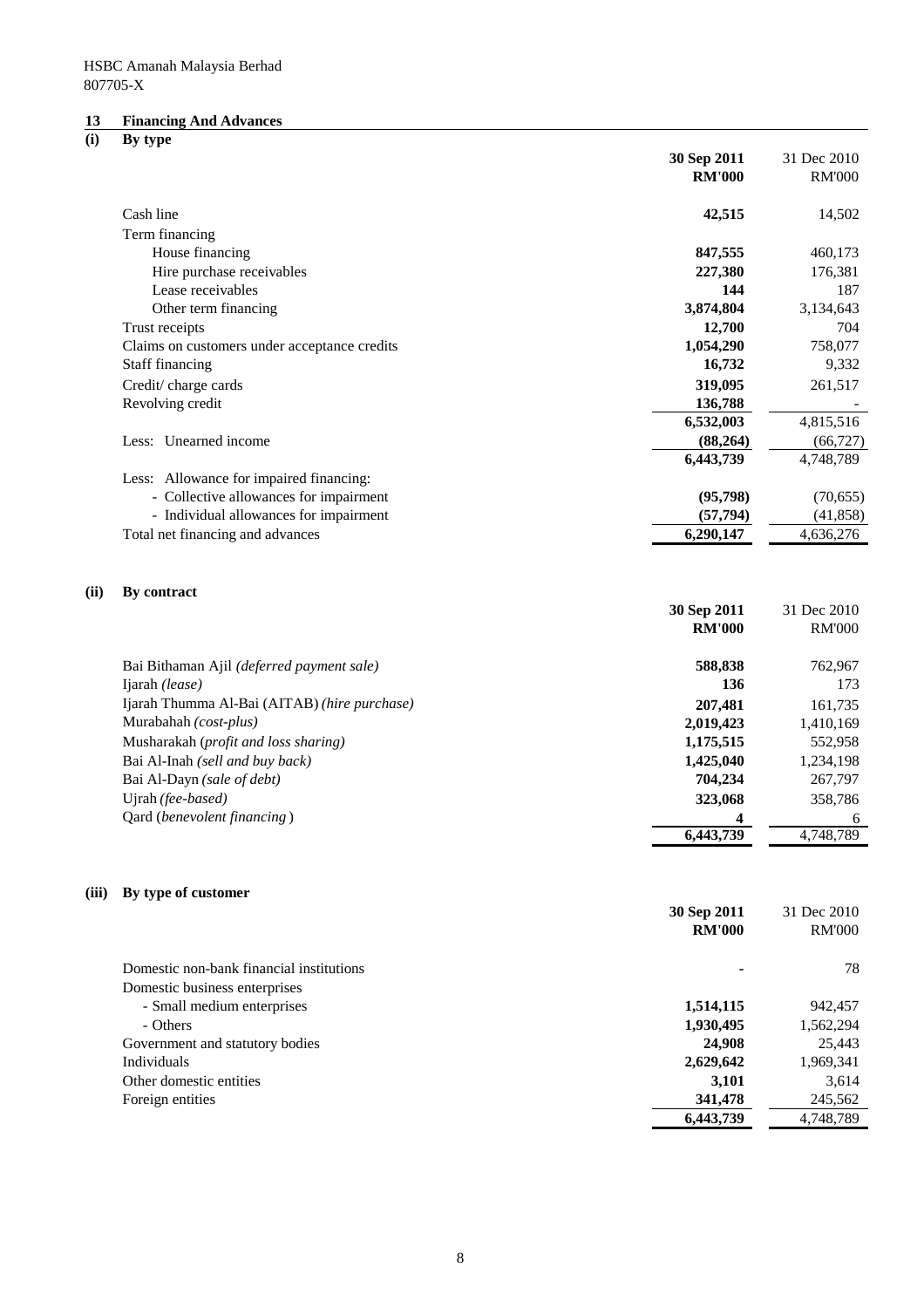#### **13 Financing And Advances (Cont'd)**

# **(iv) By profit rate sensitivity 30 Sep 2011** 31 Dec 2010 **RM'000** RM'000 Fixed rate House financing **16,772** 21,518 Hire purchase receivables **207,481** 161,735 Other financing **3,014,759** 2,717,503 Variable rate House financing **867,992** 448,763 Other financing **2,336,735** 1,399,270 **6,443,739** 4,748,789 **(v) By maturity structure 30 Sep 2011** 31 Dec 2010 **RM'000** RM'000 Maturing within one year **3,364,808** 2,483,534 More than one year to three years **611,492** 639,036 More than three years to five years **1,052,067** 935,955 Over five years **1,415,372** 690,264 **6,443,739** 4,748,789 **(vi) By sector 30 Sep 2011** 31 Dec 2010 **RM'000** RM'000 Agriculture, hunting, forestry & fishing **158,785** 97,788 Mining and quarrying **148,680** 138,104 Manufacturing **1,573,517** 1,090,858 Electricity, gas and water **12,273** 12,496 12,273 Construction **187,600** 80,790 Real estate **389,205** 323,738 Wholesale & retail trade, restaurants & hotels **296,948** 231,219 Transport, storage and communication **400,094** 233,059 Finance, insurance and business services **162,254** 233,414 Household - Retail **2,692,785** 2,000,719 Others **421,375** 306,827 **6,443,739** 4,748,789 **(vii) By purpose 30 Sep 2011** 31 Dec 2010 **RM'000** RM'000 Purchase of landed property: Residential **833,926** 455,611 Non-residential **40,026** 25,469 Purchase of securities **884** 1,019 Purchase of transport vehicles **1,732** 1,464 Purchase of fixed assets excluding land & building **62,788** 62,788 76,779 Consumption Credit **1,855,663** 1,541,544 Construction **187,600** 80,790 Working Capital **3,154,874** 2,323,025 Other Purpose 243,088 **6,443,739** 4,748,789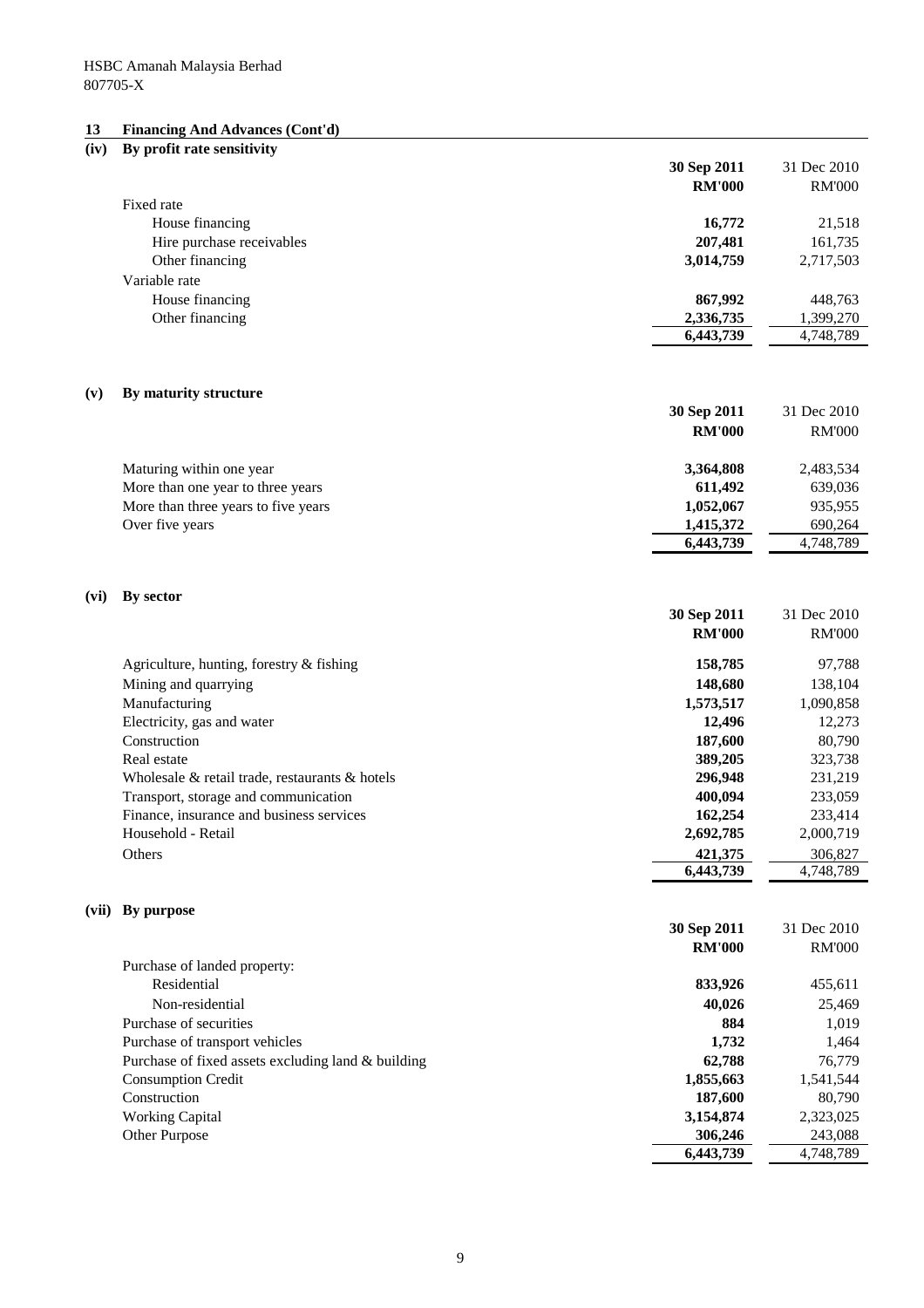#### **13 Financing And Advances (Cont'd)**

| (viii) By geographical distribution |               |               |
|-------------------------------------|---------------|---------------|
|                                     | 30 Sep 2011   | 31 Dec 2010   |
|                                     | <b>RM'000</b> | <b>RM'000</b> |
| Northern Region                     | 1,351,600     | 954,542       |
| Southern Region                     | 704.161       | 516,849       |
| Central Region                      | 3,725,217     | 2,861,233     |
| Eastern Region                      | 662,761       | 416,165       |
|                                     | 6,443,739     | 4,748,789     |

The Northern region consists of the states of Perlis, Kedah, Penang, Perak, Pahang, Kelantan and Terengganu.

The Southern region consists of the states of Johor, Malacca and Negri Sembilan.

The Central region consists of the states of Selangor and the Federal Territory of Kuala Lumpur.

The Eastern region consists of the states of Sabah, Sarawak and the Federal Territory of Labuan.

Concentration by location for financing and advances is based on the location of the customer.

| 14  | <b>Impaired Financing And Advances</b>        |                              |                              |
|-----|-----------------------------------------------|------------------------------|------------------------------|
| (i) | Movements in impaired financing and advances  |                              |                              |
|     |                                               | 30 Sep 2011                  | 31 Dec 2010                  |
|     |                                               | <b>RM'000</b>                | <b>RM'000</b>                |
|     | At beginning of period/year                   | 70,810                       | 55,453                       |
|     | Classified as impaired during the period/year | 111,276                      | 96,333                       |
|     | Reclassified as performing                    | (472)                        | (1,456)                      |
|     | Amount recovered                              | (21, 149)                    | (18, 785)                    |
|     | Amount written off                            | (61,707)                     | (66,250)                     |
|     | Other movements                               | 6,205                        | 5,515                        |
|     | At end of period/year                         | 104,963                      | 70,810                       |
|     | Less: Individual allowances for impairment    | (57, 794)                    | (41, 858)                    |
|     | Net impaired financing and advances           | 47,169                       | 28,952                       |
|     | <b>Collective allowance for impairment</b>    | 30 Sep 2011<br><b>RM'000</b> | 31 Dec 2010<br><b>RM'000</b> |
|     | At beginning of period/year                   | 70,655                       | 52,597                       |
|     | Made during the period/year                   | 26,309                       | 18,988                       |
|     | Amount written back                           | (1,166)                      | (930)                        |
|     | At end of period/year                         | 95,798                       | 70,655                       |
|     | Individual allowance for impairment           |                              |                              |
|     | At beginning of period/year                   | 41,858                       | 35,383                       |
|     | - effect of adopting FRS 139                  |                              | (43)                         |
|     | At beginning of period/year, restated         | 41,858                       | 35,340                       |
|     | Made during the period/year                   | 66,861                       | 68,769                       |
|     | Amount recovered                              | (2,216)                      | (5,668)                      |
|     | Amount written off                            | (55,295)                     | (61, 545)                    |
|     | Other movement                                | 6,586                        | 4,962                        |
|     | At end of period/year                         | 57,794                       | 41,858                       |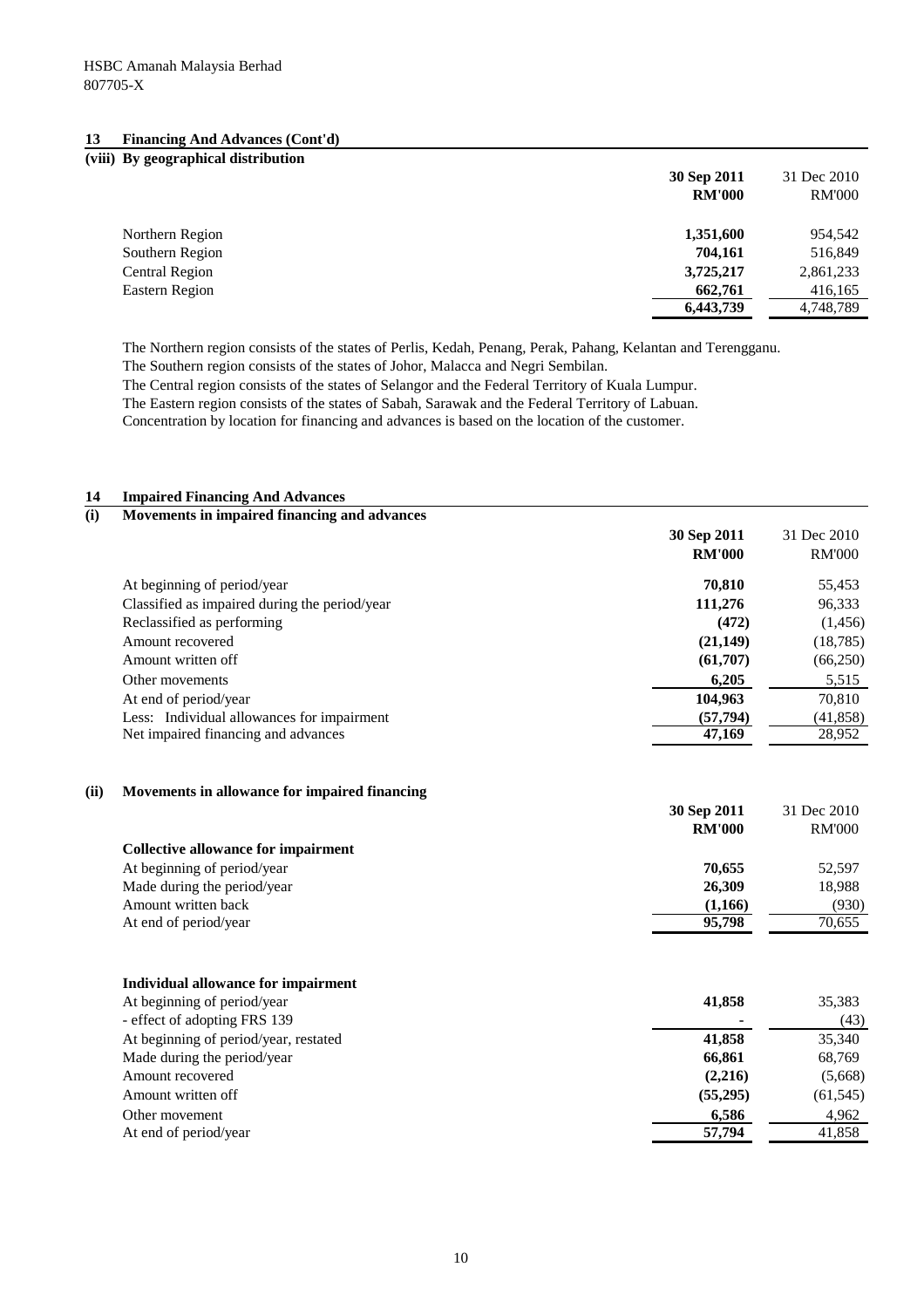# **14 Impaired Financing And Advances (Cont'd)**

# **(iii) By contract**

|      |                                                | 30 Sep 2011<br><b>RM'000</b> | 31 Dec 2010<br><b>RM'000</b> |
|------|------------------------------------------------|------------------------------|------------------------------|
|      | Bai Bithaman Ajil (deferred payment sale)      | 1,556                        | 2,149                        |
|      | Ijarah Thumma Al-Bai (AITAB) (hire purchase)   | 4,051                        | 2,545                        |
|      | Murabahah (cost-plus)                          | 7,771                        | 4,521                        |
|      | Musharakah (profit and loss sharing)           | 9,611                        | 1,859                        |
|      | Bai Al-Inah (sell and buy back)                | 72,679                       | 51,608                       |
|      | Ujrah (fee-based)                              | 9,295                        | 8,128                        |
|      |                                                | 104,963                      | 70,810                       |
| (iv) | By sector                                      | 30 Sep 2011<br><b>RM'000</b> | 31 Dec 2010<br><b>RM'000</b> |
|      |                                                |                              |                              |
|      | Manufacturing                                  | 8,348                        | 2,929                        |
|      | Wholesale & retail trade, restaurants & hotels | 4,860                        | 5,246                        |
|      | Transport, storage and communication           | 178                          | 80                           |
|      | Finance, insurance and business services       | 344                          | 685                          |
|      | Household - Retail                             | 91,233<br>104,963            | 61,870<br>70,810             |
|      |                                                |                              |                              |
| (v)  | By purpose                                     |                              |                              |
|      |                                                | 30 Sep 2011<br><b>RM'000</b> | 31 Dec 2010<br><b>RM'000</b> |
|      | Purchase of landed property:                   |                              |                              |
|      | Residential                                    | 9,613                        | 2,218                        |
|      | Non-residential                                | 111                          | 111                          |
|      | Consumption credit                             | 81,620                       | 59,652                       |
|      | <b>Working Capital</b>                         | 13,283                       | 8,829                        |
|      | Other purpose                                  | 336                          |                              |
|      |                                                | 104,963                      | 70,810                       |
| (vi) | By geographical distribution                   |                              |                              |
|      |                                                | 30 Sep 2011                  | 31 Dec 2010                  |
|      |                                                | <b>RM'000</b>                | <b>RM'000</b>                |
|      | Northern Region                                | 28,294                       | 19,219                       |
|      | Southern Region                                | 19,794                       | 12,865                       |
|      | <b>Central Region</b>                          | 49,795                       | 31,681                       |
|      | <b>Eastern Region</b>                          | 7,080                        | 7,045                        |
|      |                                                | 104,963                      | 70,810                       |
| 15   | <b>Other Assets</b>                            |                              |                              |
|      |                                                | 30 Sep 2011                  | 31 Dec 2010                  |
|      |                                                | <b>RM'000</b>                | <b>RM'000</b>                |
|      | Derivative financial assets (Note 27)          | 33,963                       | 11,155                       |
|      | Income receivable                              | 4,312                        | 4,128                        |
|      | Amount due from holding company                | 346,404                      | 30,604                       |
|      | Other receivables, deposits and prepayments    | 13,635                       | 13,148                       |
|      |                                                | 398,314                      | 59,035                       |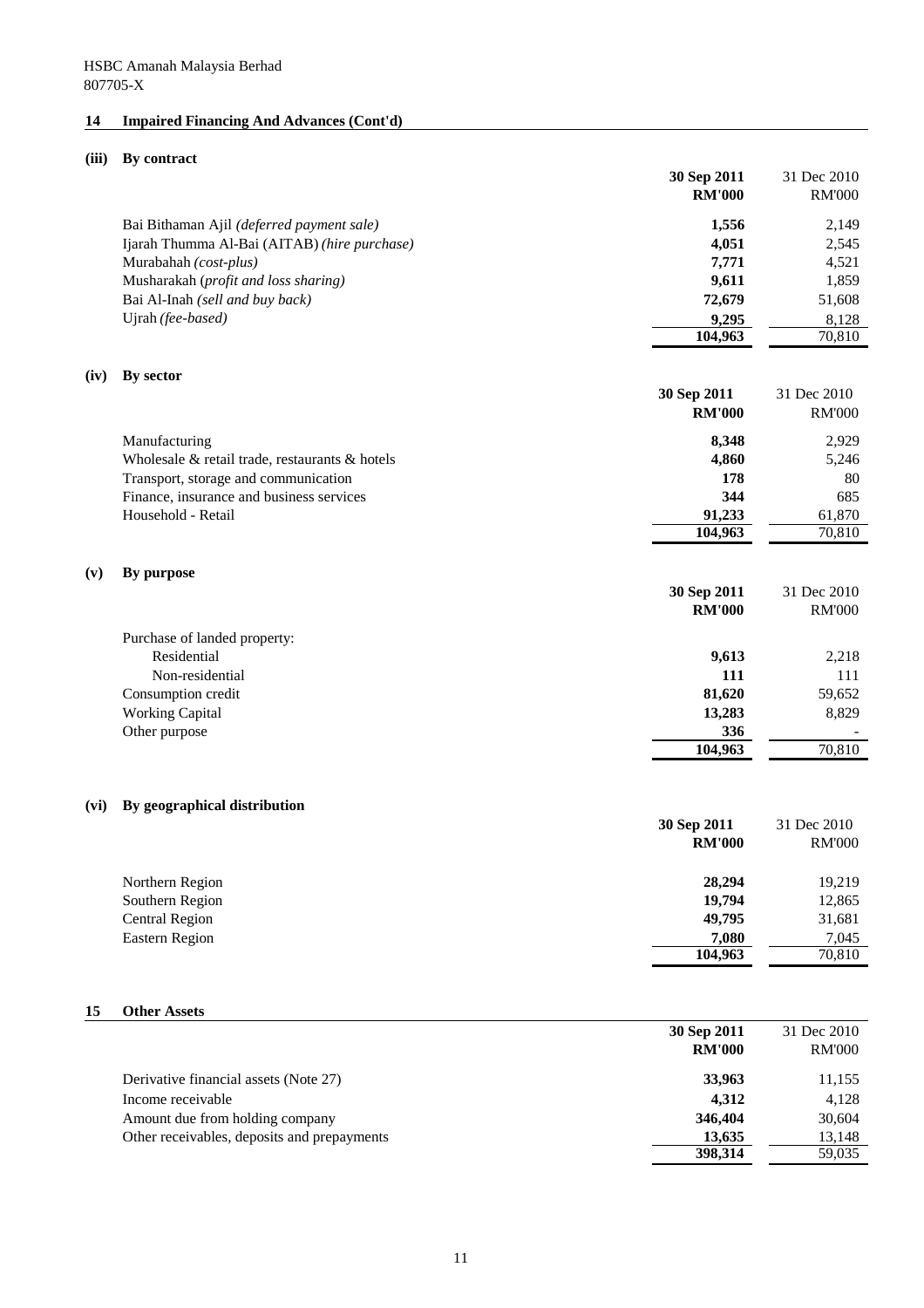# **16 Deposits From Customers**

# **(i) By type of deposit**

|                                  | 30 Sep 2011   | 31 Dec 2010   |
|----------------------------------|---------------|---------------|
|                                  | <b>RM'000</b> | <b>RM'000</b> |
| Non-Mudharabah Fund              |               |               |
| Demand deposits                  | 441,817       | 513,731       |
| Savings deposits                 | 753,869       | 655,350       |
| Fixed return investment deposits | 2,463,269     | 705,179       |
|                                  | 3,658,955     | 1,874,260     |
| Mudharabah Fund                  |               |               |
| General investment deposits      | 902,748       | 1,778,568     |
| <b>Others</b>                    | 210,225       | 129,708       |
|                                  | 4,771,928     | 3,782,536     |

The maturity structure of general investment deposits and fixed return investment deposits is as follows:

|                                     | <b>RM'000</b> | <b>RM'000</b> |
|-------------------------------------|---------------|---------------|
| Due within six months               | 2,947,312     | 2,165,113     |
| More than six months to one year    | 396,581       | 295,281       |
| More than one year to three years   | 21,220        | 18,736        |
| More than three years to five years | 904           | 4,617         |
|                                     | 3,366,017     | 2,483,747     |

## **(ii) By type of customer**

|                                 | 30 Sep 2011   | 31 Dec 2010   |
|---------------------------------|---------------|---------------|
|                                 | <b>RM'000</b> | <b>RM'000</b> |
| Government and statutory bodies | 106.924       | 134.519       |
| Business enterprises            | 1,465,177     | 1,571,992     |
| Individuals                     | 2,650,763     | 1,699,995     |
| Others                          | 549,064       | 376,030       |
|                                 | 4,771,928     | 3,782,536     |

# **17 Deposits and Placements of Banks and Other Financial Institutions**

| Mudharabah Fund<br>Licensed banks                    |                                                                                                                       |
|------------------------------------------------------|-----------------------------------------------------------------------------------------------------------------------|
|                                                      |                                                                                                                       |
| Bank Negara Malaysia<br>Other financial institutions | 30 Sep 2011 31 Dec 2010<br>RM'000 RM'000<br>1,980,650 1,493,087<br>56,694<br>1,045,731 591,512<br>3,083,075 2,084,599 |
|                                                      |                                                                                                                       |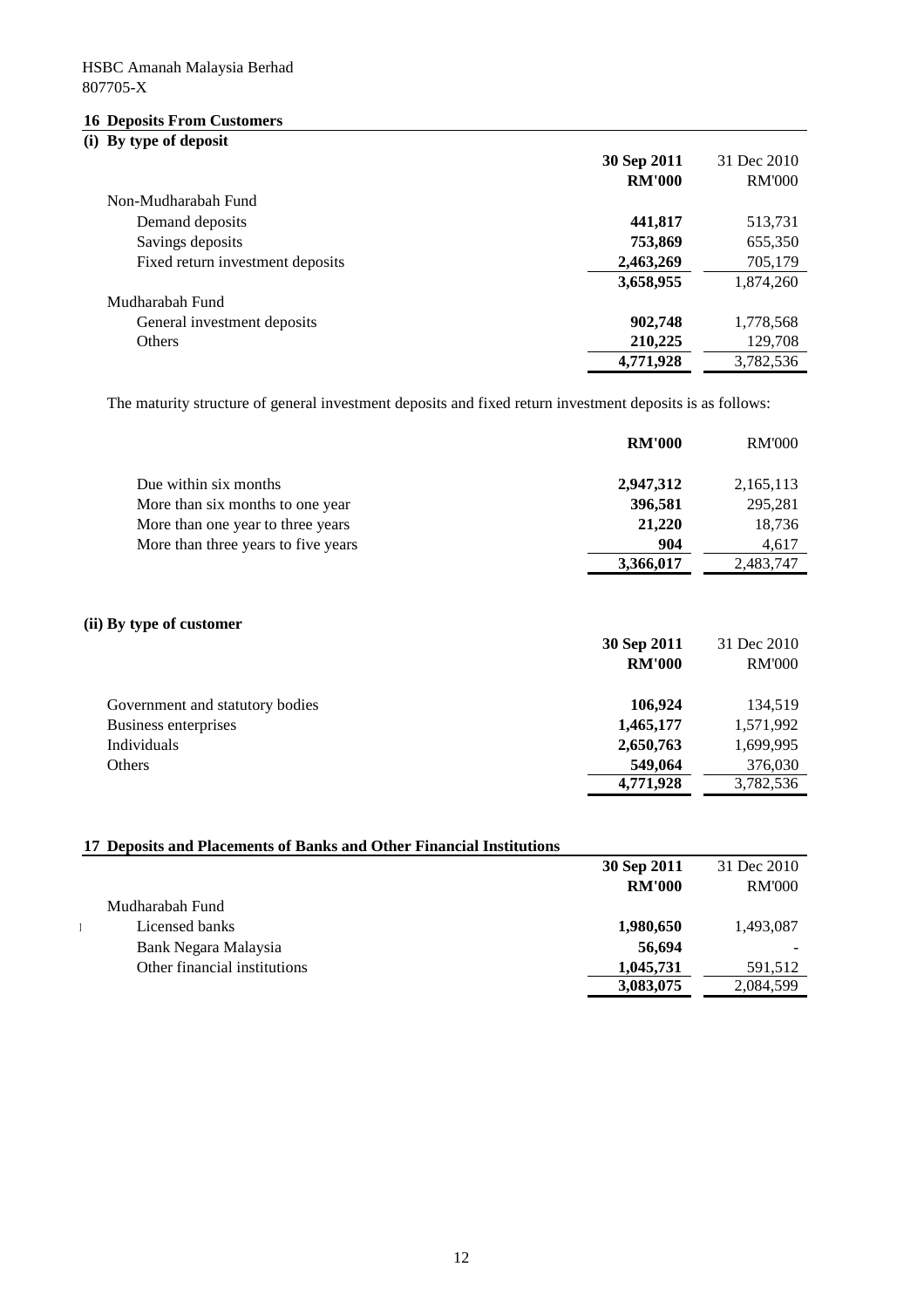# **18 Other Liabilities**

|                                                   | 30 Sep 2011   | 31 Dec 2010   |
|---------------------------------------------------|---------------|---------------|
|                                                   | <b>RM'000</b> | <b>RM'000</b> |
|                                                   |               |               |
| Derivative financial liabilities                  | 15,749        | 11,155        |
| Profit payable                                    | 21,714        | 15,182        |
| Amounts due to holding company/ related companies | 30,974        | 22,626        |
| Profit equalisation reserve                       | 6,700         | 6,700         |
| Other creditors and accruals                      | 46,207        | 36,007        |
|                                                   | 121,344       | 91,670        |

# **19 Provision for taxation and zakat**

|          |               | <b>30 Sep 2011</b> 31 Dec 2010 |
|----------|---------------|--------------------------------|
|          | <b>RM'000</b> | <b>RM'000</b>                  |
|          |               |                                |
| Taxation | 2,056         | 4,348                          |
| Zakat    | 100           | 100                            |
|          | 2,156         | 4,448                          |

# **20 Income Derived from Investment of Depositors' Funds and Others**

|                                                  | <b>Third Ouarter Ended</b> |               | Year-To-Date ended |               |
|--------------------------------------------------|----------------------------|---------------|--------------------|---------------|
|                                                  | 30 Sep 2011                | 30 Sep 2010   | 30 Sep 2011        | 30 Sep 2010   |
|                                                  | <b>RM'000</b>              | <b>RM'000</b> | <b>RM'000</b>      | <b>RM'000</b> |
| Income derived from investment of:               |                            |               |                    |               |
| general investment deposits<br>$\left( 1\right)$ | 82,712                     | 50.298        | 222,647            | 153,146       |
| (ii) specific investment deposits                | 15,765                     | 9,323         | 42,349             | 15,442        |
| (iii) other deposits                             | 18,617                     | 19,332        | 53,254             | 43,796        |
|                                                  | 117.094                    | 78.953        | 318,250            | 212,384       |

(i) Income derived from investment of general investment deposits

| Finance income and hibah:                                      |        |        |         |         |
|----------------------------------------------------------------|--------|--------|---------|---------|
| Financing and advances                                         |        |        |         |         |
| - Profit earned other than recoveries from                     |        |        |         |         |
| impaired financing                                             | 73,063 | 45,316 | 196,237 | 138,684 |
| Recoveries from impaired financing<br>$\overline{\phantom{a}}$ | 1,691  | 1,168  | 4,482   | 2,953   |
| Money at call and deposit with financial                       |        |        |         |         |
| institutions                                                   | 7,849  | 3,814  | 21,819  | 11,509  |
| Financial investments                                          | 62     |        | 62      |         |
|                                                                | 82,665 | 50,298 | 222,600 | 153,146 |
| Other operating income                                         |        |        |         |         |
| Net unrealised gains from revaluation of                       |        |        |         |         |
| financial assets held-for-trading                              | 28     |        | 28      |         |
| Net profit earned from financial assets                        |        |        |         |         |
| held-for-trading                                               | 19     |        | 19      |         |
|                                                                | 47     |        | 47      |         |
|                                                                | 82,712 | 50,298 | 222,647 | 153,146 |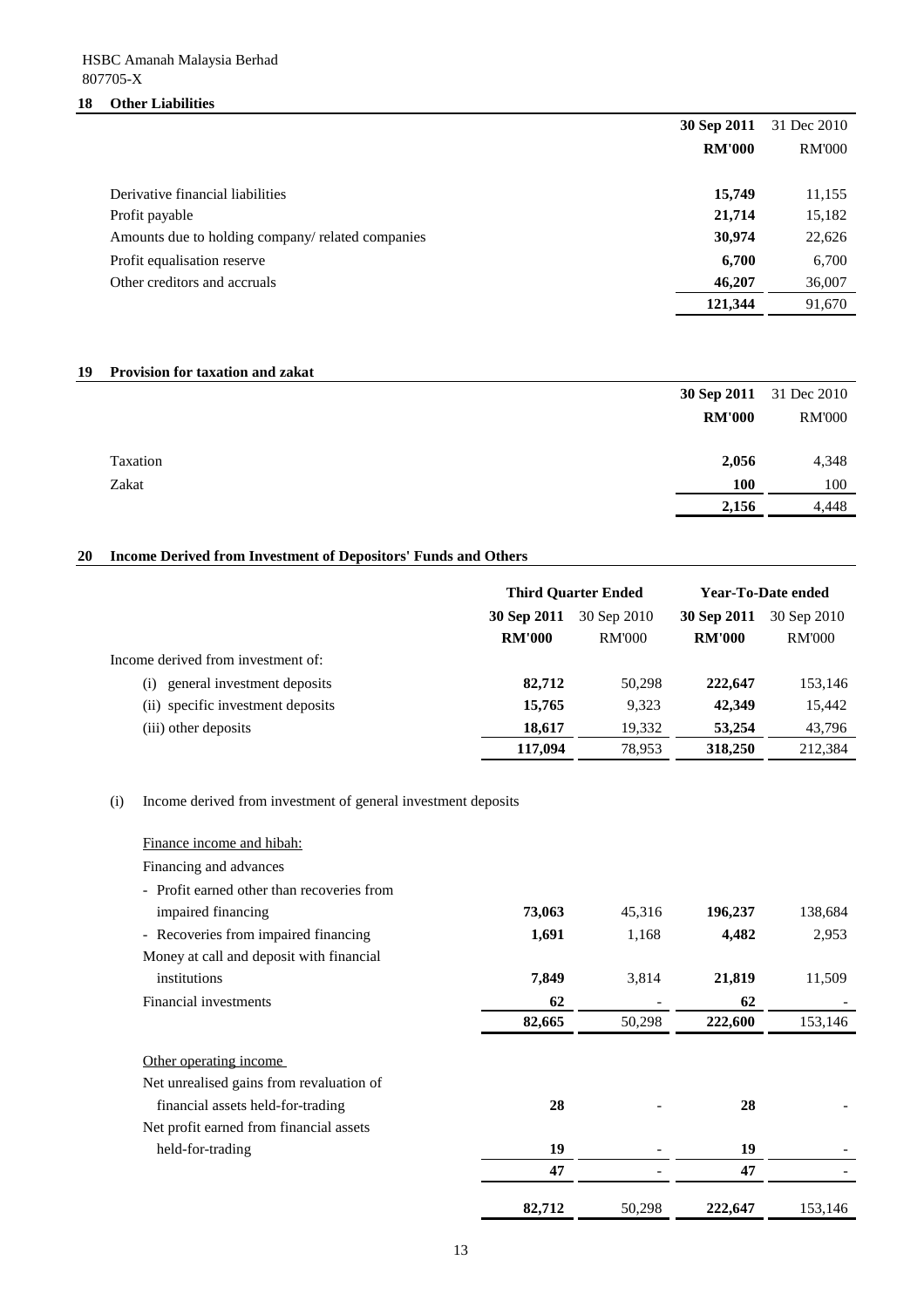# **20 Income Derived from Investment of Depositors' Funds and Others (Cont'd)**

|      |                                                                                     | <b>Third Quarter Ended</b>   |                              | <b>Year-To-Date ended</b>    |                              |
|------|-------------------------------------------------------------------------------------|------------------------------|------------------------------|------------------------------|------------------------------|
|      |                                                                                     | 30 Sep 2011<br><b>RM'000</b> | 30 Sep 2010<br><b>RM'000</b> | 30 Sep 2011<br><b>RM'000</b> | 30 Sep 2010<br><b>RM'000</b> |
| (ii) | Income derived from investment of specific investment deposits                      |                              |                              |                              |                              |
|      | Finance income and hibah:                                                           |                              |                              |                              |                              |
|      | Financing and advances                                                              |                              |                              |                              |                              |
|      | - Profit earned other than recoveries from                                          |                              |                              |                              |                              |
|      | impaired financing                                                                  | 6,350                        | 3,901                        | 15,488                       | 7,652                        |
|      | Financial investments                                                               | 2,555                        | 2,575                        | 7,709                        | 7,651                        |
|      | Accretion of discount less amortisation of                                          |                              |                              |                              |                              |
|      | premium                                                                             | (14)                         | (61)                         | (69)                         | 203                          |
|      |                                                                                     | 8,891                        | 6,415                        | 23,128                       | 15,506                       |
|      | Other operating income                                                              |                              |                              |                              |                              |
|      | Fees and commission *                                                               | 824                          | 752                          | 1,211                        | 2,264                        |
|      | Net gains from dealing in foreign currency                                          | 2,117                        | 1,681                        | 5,236                        | 3,480                        |
|      | Net gains/(losses) from sale of financial assets                                    |                              |                              |                              |                              |
|      | held-for-trading and other financial instruments                                    | 615                          | (1,766)                      | 2,995                        | (9, 342)                     |
|      | Net gains from trading in derivatives                                               | 3,016                        |                              | 7,526                        |                              |
|      | Net unrealised (losses)/gains from revaluation of                                   |                              |                              |                              |                              |
|      | financial assets held-for-trading                                                   | (9)                          | (69)                         | (174)                        | 108                          |
|      | Net profit earned from financial assets                                             |                              |                              |                              |                              |
|      | held-for-trading                                                                    | 311                          | 2,310                        | 2,427                        | 3,426                        |
|      |                                                                                     | 6,874                        | 2,908                        | 19,221                       | (64)                         |
|      |                                                                                     | 15,765                       | 9,323                        | 42,349                       | 15,442                       |
|      | * The above fees and commission were derived from the following major contributors: |                              |                              |                              |                              |
|      | Service charges and fees                                                            | 238                          | 98                           | 625                          | 862                          |
|      | Credit facilities                                                                   | 83                           | 654                          | 458                          | 654                          |
|      | (iii) Income derived from investment of other deposits                              |                              |                              |                              |                              |
|      |                                                                                     |                              |                              |                              |                              |
|      | Finance income and hibah:                                                           |                              |                              |                              |                              |
|      | Financing and advances<br>- Profit earned other than recoveries                     |                              |                              |                              |                              |
|      | from impaired financing                                                             | 16,449                       | 17,451                       | 46,937                       | 39,660                       |
|      | - Recoveries from impaired financing                                                | 381                          | 420                          | 1,072                        | 845                          |
|      | Money at call and deposit with financial                                            |                              |                              |                              |                              |
|      | institutions                                                                        | 1,761                        | 1,461                        | 5,219                        | 3,291                        |
|      | Financial investments                                                               | 15                           |                              | 15                           |                              |
|      |                                                                                     | 18,606                       | 19,332                       | 53,243                       | 43,796                       |
|      | Other operating income                                                              |                              |                              |                              |                              |
|      | Net unrealised gains from revaluation of                                            |                              |                              |                              |                              |
|      | financial assets held-for-trading                                                   | 7                            |                              | 7                            |                              |
|      | Net profit earned from financial assets                                             |                              |                              |                              |                              |
|      | held-for-trading                                                                    | 4                            |                              | 4                            |                              |
|      |                                                                                     | 11                           |                              | 11                           |                              |
|      |                                                                                     | 18,617                       | 19,332                       | 53,254                       | 43,796                       |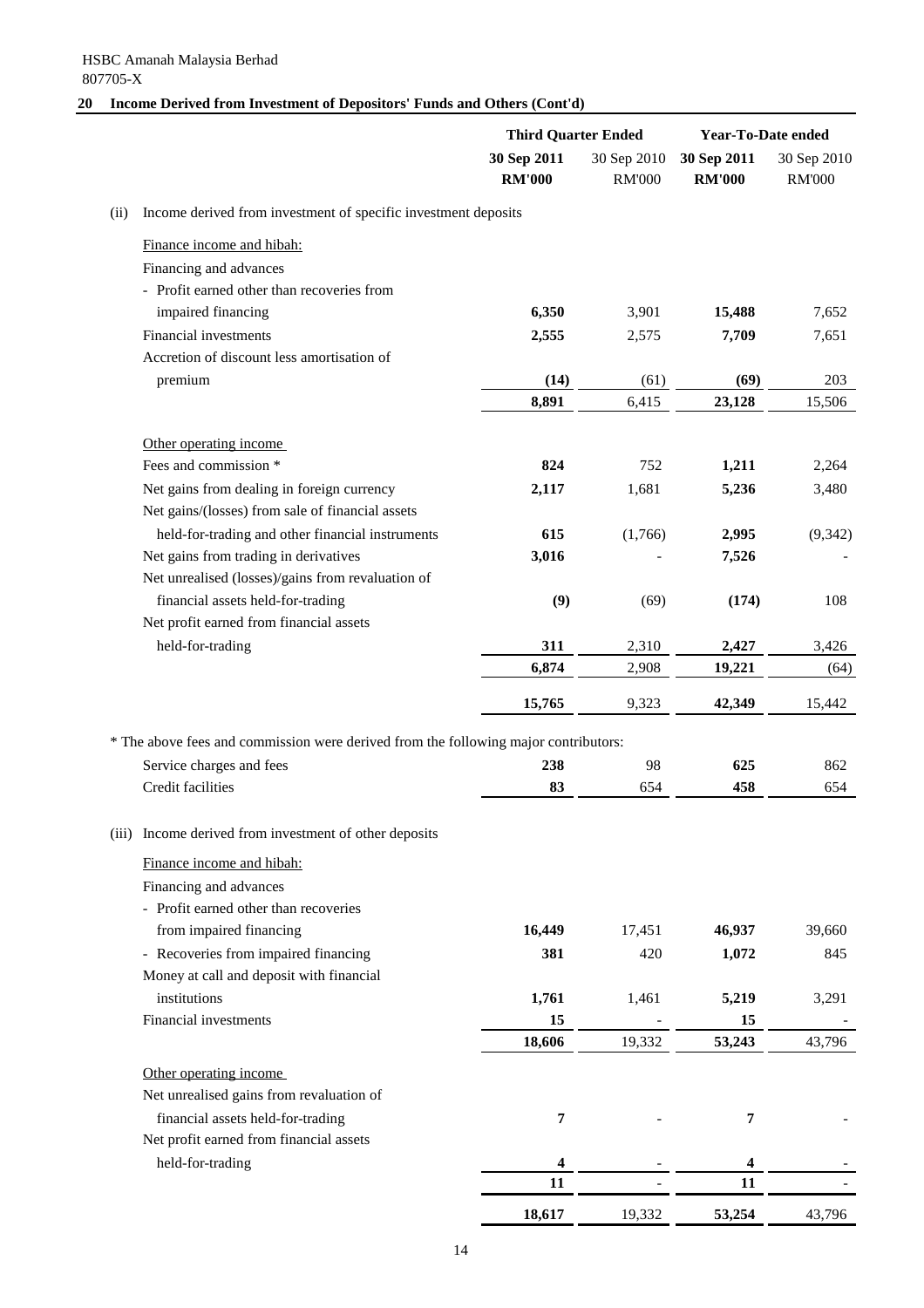# **21 Income Derived from Investment of Shareholders' Funds**

|                                                                                      |               | <b>Third Quarter Ended</b> |               | Year-To-Date ended |  |
|--------------------------------------------------------------------------------------|---------------|----------------------------|---------------|--------------------|--|
|                                                                                      | 30 Sep 2011   | 30 Sep 2010                | 30 Sep 2011   | 30 Sep 2010        |  |
|                                                                                      | <b>RM'000</b> | <b>RM'000</b>              | <b>RM'000</b> | <b>RM'000</b>      |  |
| Finance income and hibah:                                                            |               |                            |               |                    |  |
| Financing and advances                                                               |               |                            |               |                    |  |
| - Profit earned other than recoveries from                                           |               |                            |               |                    |  |
| impaired financing                                                                   | 10,573        | 13,402                     | 31,716        | 34,371             |  |
| - Recoveries from impaired financing                                                 | 245           | 331                        | 724           | 732                |  |
| Money at call and deposit with financial                                             |               |                            |               |                    |  |
| institutions                                                                         | 1,128         | 1,124                      | 3,526         | 2,852              |  |
| Financial investments available-for-sale                                             | 10            |                            | 10            |                    |  |
|                                                                                      | 11,956        | 14,857                     | 35,976        | 37,955             |  |
| Other operating income                                                               |               |                            |               |                    |  |
| Fees and commission *                                                                | 12,169        | 7,839                      | 32,950        | 24,782             |  |
| Net unrealised gains from revaluation of                                             |               |                            |               |                    |  |
| financial assets held-for-trading                                                    | 4             |                            | 4             |                    |  |
| Net profit earned from financial assets                                              |               |                            |               |                    |  |
| held-for-trading                                                                     | 3             |                            | 3             |                    |  |
| Shared-service fees from holding company                                             | 529           | 1,222                      | 1,567         | 3,008              |  |
| Net gain on disposal of equipment                                                    |               |                            | $\mathbf 2$   |                    |  |
| Other income                                                                         | 42            | 38                         | 146           | 126                |  |
|                                                                                      | 12,747        | 9,099                      | 34,672        | 27,916             |  |
|                                                                                      | 24,703        | 23,956                     | 70,648        | 65,871             |  |
|                                                                                      |               |                            |               |                    |  |
| * The above fees and commissions were derived from the following major contributors: |               |                            |               |                    |  |
| Service charges and fees                                                             | 4,793         | 2,598                      | 12,535        | 10,383             |  |
| Cards                                                                                | 3,398         | 2,894                      | 9,991         | 8,904              |  |
| Agency fees                                                                          | 1,707         | 1,413                      | 5,328         | 3,569              |  |

# **22 Impairment Losses on Financing**

|                                  | <b>Third Quarter Ended</b> |               | Year-To-Date ended |               |
|----------------------------------|----------------------------|---------------|--------------------|---------------|
|                                  | 30 Sep 2011                | 30 Sep 2010   | 30 Sep 2011        | 30 Sep 2010   |
|                                  | <b>RM'000</b>              | <b>RM'000</b> | <b>RM'000</b>      | <b>RM'000</b> |
| Impairment charges on financing: |                            |               |                    |               |
| Individual impairment<br>(a)     |                            |               |                    |               |
| - Provided                       | 25,007                     | 25,716        | 66,861             | 63,627        |
| - Written back                   | (942)                      | (5,204)       | (2,216)            | (7,659)       |
| Collective impairment<br>(b)     |                            |               |                    |               |
| - Provided                       | 12,871                     | 12,100        | 26,309             | 17,042        |
| - Written back                   | (309)                      | (6,965)       | (1,166)            | (6,965)       |
| Impaired financing               |                            |               |                    |               |
| - Recovered                      | (5,737)                    | (3,700)       | (15, 835)          | (10,311)      |
| - Written off                    | 1,521                      | 1,395         | 6,412              | 3,016         |
|                                  | 32,411                     | 23,342        | 80,365             | 58,750        |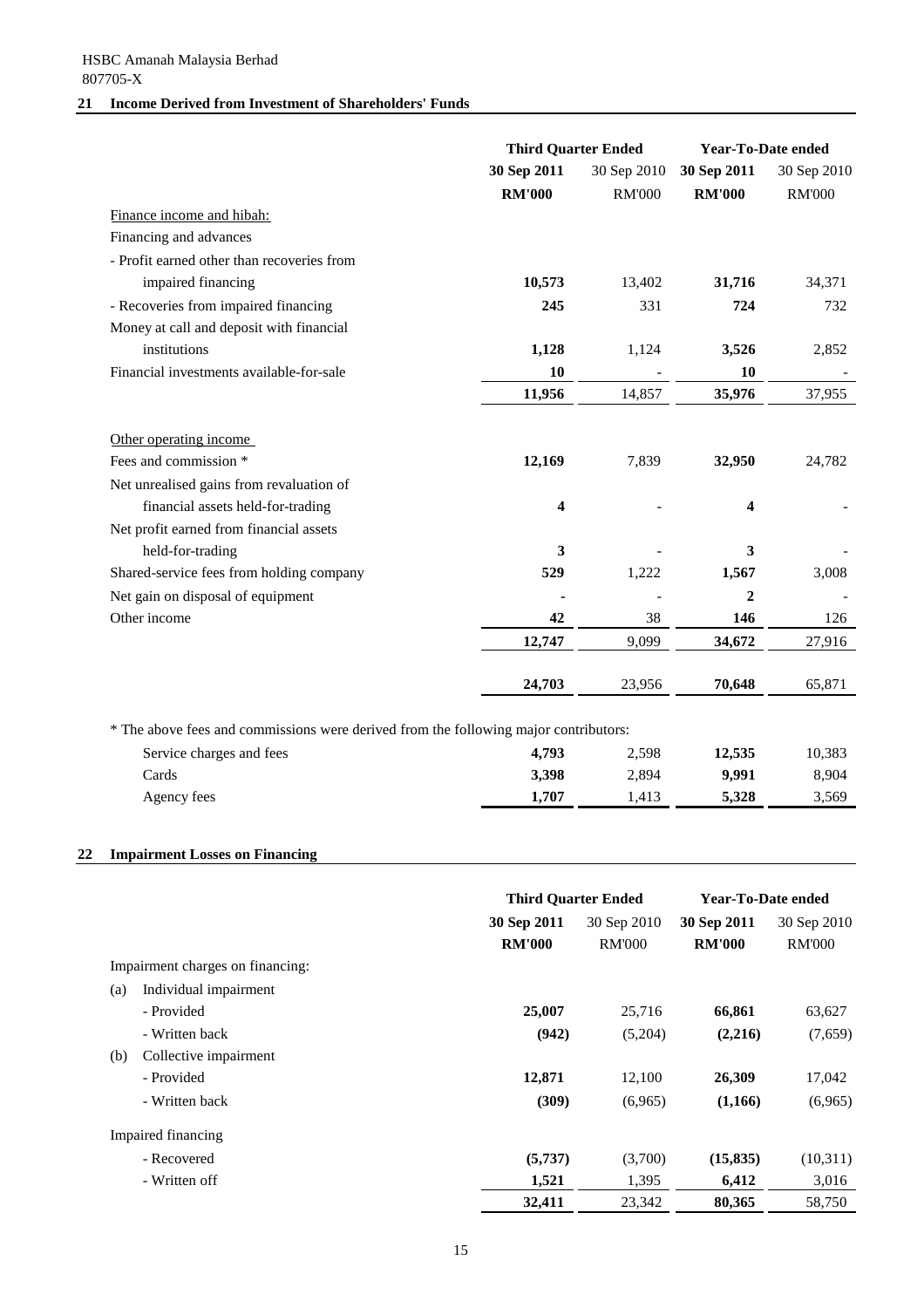# HSBC Amanah Malaysia Berhad 807705-X

## **23 Income Attributable to Depositors**

|                                                                   | <b>Third Quarter Ended</b> |               | <b>Year-To-Date ended</b> |               |
|-------------------------------------------------------------------|----------------------------|---------------|---------------------------|---------------|
|                                                                   | 30 Sep 2011                | 30 Sep 2010   | 30 Sep 2011               | 30 Sep 2010   |
|                                                                   | <b>RM'000</b>              | <b>RM'000</b> | <b>RM'000</b>             | <b>RM'000</b> |
| Deposits from customers                                           |                            |               |                           |               |
| - Mudharabah Fund                                                 | 9,551                      | 13,850        | 33,467                    | 34,494        |
| - Non-Mudharabah Fund                                             | 16,525                     | 5,008         | 37,010                    | 7,033         |
| Deposits and placements of banks and other financial institutions |                            |               |                           |               |
| - Mudharabah Fund                                                 | 14,511                     | 9.783         | 37,332                    | 25,260        |
| <b>Others</b>                                                     | 1,310                      | 413           | 2.891                     | 543           |
|                                                                   | 41,897                     | 29,054        | 110,700                   | 67,330        |

# **24 Personnel Expenses**

|                                               | <b>Third Quarter Ended</b> |               | Year-To-Date ended |               |             |             |             |
|-----------------------------------------------|----------------------------|---------------|--------------------|---------------|-------------|-------------|-------------|
|                                               | 30 Sep 2011                |               |                    |               | 30 Sep 2010 | 30 Sep 2011 | 30 Sep 2010 |
|                                               | <b>RM'000</b>              | <b>RM'000</b> | <b>RM'000</b>      | <b>RM'000</b> |             |             |             |
| Salaries, allowances and bonuses              | 4,915                      | 4.281         | 15,727             | 14,346        |             |             |             |
| <b>Employees Provident Fund contributions</b> | 838                        | 775           | 2,550              | 2,433         |             |             |             |
| Other staff related costs                     | 619                        | 439           | 1.446              | 1,395         |             |             |             |
|                                               | 6,372                      | 5,495         | 19.723             | 18,174        |             |             |             |

# **25 Other Overheads and Expenditures**

|                                                  | <b>Third Quarter Ended</b> |               | <b>Year-To-Date ended</b> |               |
|--------------------------------------------------|----------------------------|---------------|---------------------------|---------------|
|                                                  | 30 Sep 2011                | 30 Sep 2010   | 30 Sep 2011               | 30 Sep 2010   |
|                                                  | <b>RM'000</b>              | <b>RM'000</b> | <b>RM'000</b>             | <b>RM'000</b> |
| Promotion and marketing related expenses         |                            |               |                           |               |
| Advertising and promotion                        | 3,710                      | 3,086         | 5,613                     | 7,469         |
| Marketing                                        | 1,578                      | 208           | 1,820                     | 1,347         |
|                                                  | 5,288                      | 3,294         | 7,433                     | 8,816         |
| Establishment related expenses                   |                            |               |                           |               |
| Depreciation of equipment                        | 1,367                      | 997           | 4,000                     | 2,497         |
| Amortisation of intangible assets                | 139                        | 179           | 418                       | 556           |
| Information technology costs                     | 126                        | 94            | 360                       | 268           |
| Hire of Equipment                                | 18                         | 10            | 50                        | 167           |
| Rental of premises                               | 1,252                      | 1,418         | 3,753                     | 3,416         |
| Equipment written off                            |                            |               |                           | 1             |
| Others                                           | 521                        | 368           | 728                       | 1,350         |
|                                                  | 3,423                      | 3,066         | 9,309                     | 8,255         |
| General administrative expenses                  |                            |               |                           |               |
| Shared-service fees to immediate holding company | 22,707                     | 25,221        | 72,343                    | 73,074        |
| Auditors' fees                                   |                            |               |                           |               |
| Statutory audit<br>$\overline{\phantom{a}}$      | 25                         | 20            | 75                        | 60            |
| - Non-audit services                             | 27                         | 51            | 87                        | 134           |
| Professional fees                                | 279                        | 375           | 802                       | 574           |
| Others                                           | 3,816                      | 2,946         | 10,108                    | 12,388        |
|                                                  | 26,854                     | 28,613        | 83,415                    | 86,230        |
|                                                  | 35,565                     | 31,679        | 100,157                   | 103,301       |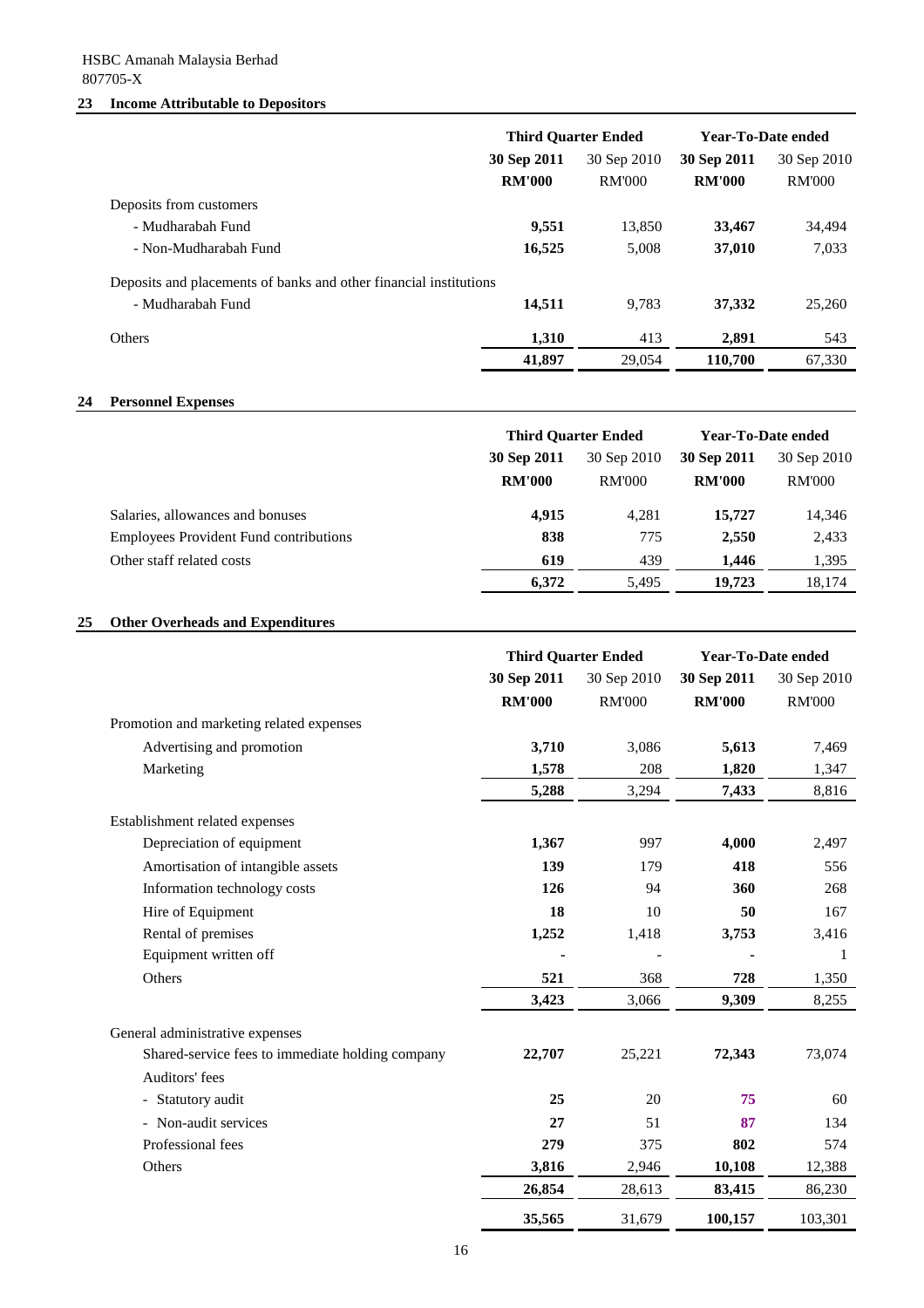# **26 Capital Adequacy**

|                                 | 30 Sep 2011   | 31 Dec 2010   |
|---------------------------------|---------------|---------------|
|                                 | <b>RM'000</b> | <b>RM'000</b> |
| Tier 1 capital                  |               |               |
| Paid-up ordinary share capital  | 50,000        | 50,000        |
| Share premium                   | 610,000       | 610,000       |
| Retained profits                | 117,043       | 74,652        |
| Statutory reserve               | 50,000        | 50,000        |
|                                 | 827,043       | 784,652       |
| Deferred tax adjustments        | (5,267)       | (2,047)       |
| Total Tier 1 capital            | 821,776       | 782,605       |
| Tier 2 capital                  |               |               |
| Collective impairment allowance | 95,798        | 69,592        |
| Total Tier 2 capital            | 95,798        | 69,592        |
| <b>Capital base</b>             | 917,574       | 852,197       |
|                                 |               |               |
| Core capital ratio              | 11.9%         | 16.1%         |
| Risk-weighted capital ratio     | 13.3%         | 17.5%         |

*The capital ratios have been computed in accordance with the Capital Adequacy Framework for Islamic Banks (CAFIB).*

Breakdown of risk-weighted assets ("RWA") in the various categories of risk weighted:

|                                |                                   | 30 Sep 2011                    |                            | 31 Dec 2010                    |
|--------------------------------|-----------------------------------|--------------------------------|----------------------------|--------------------------------|
|                                | <b>Principal</b><br><b>RM'000</b> | Risk-weighted<br><b>RM'000</b> | Principal<br><b>RM'000</b> | Risk-weighted<br><b>RM'000</b> |
| Total RWA for credit risk      | 10,226,655                        | 6,307,382                      | 7,076,392                  | 4,443,562                      |
| Total RWA for market risk      | $\blacksquare$                    | 64.361                         | $\overline{\phantom{a}}$   | 29,276                         |
| Total RWA for operational risk | $\blacksquare$                    | 551,519                        |                            | 394,028                        |
|                                | 10.226,655                        | 6,923,262                      | 7,076,392                  | 4,866,866                      |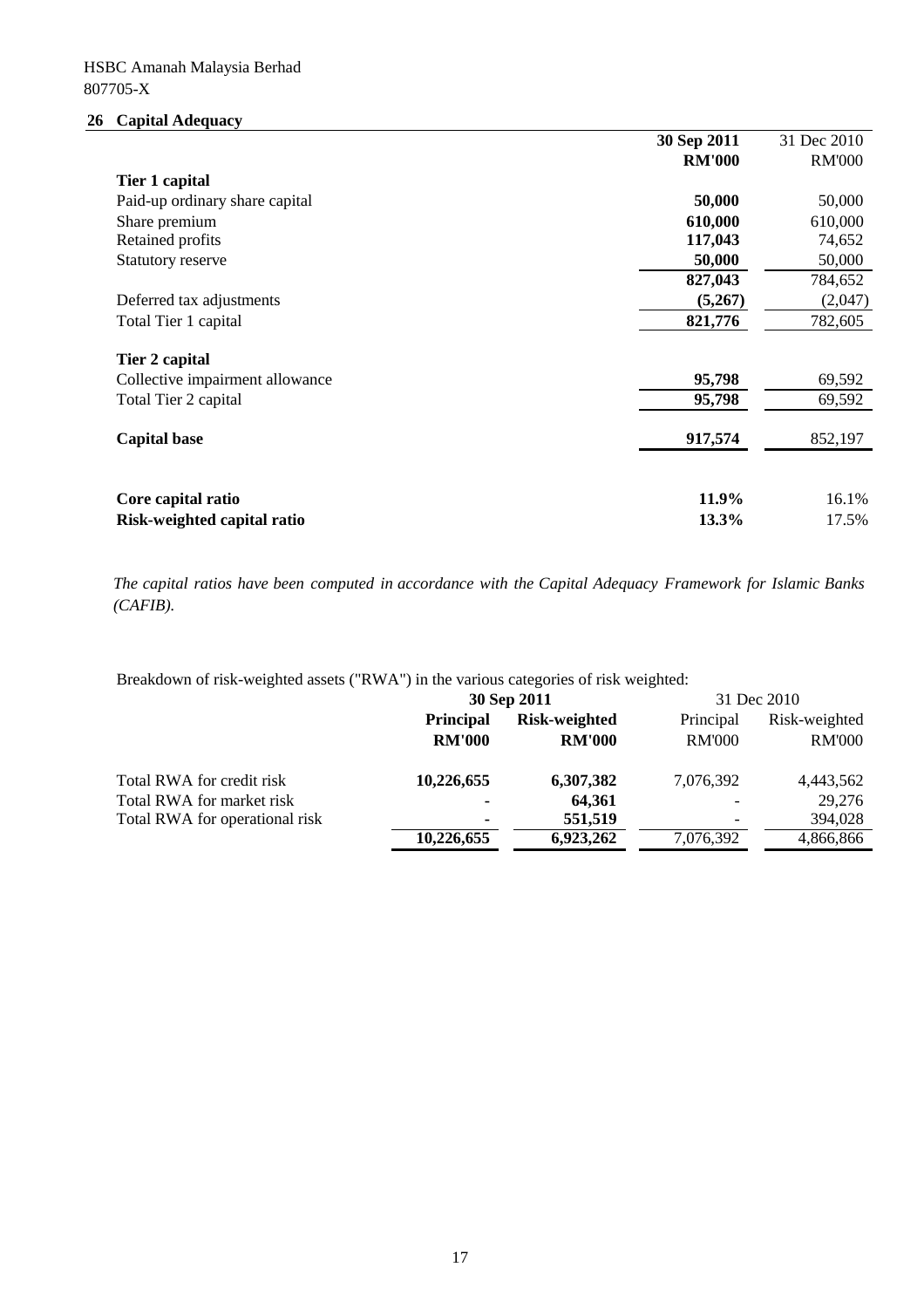#### **27 Commitments and Contingencies**

The table below shows the contract or underlying principal amounts, positive fair value of derivative contract, credit equivalent amounts and risk weighted amounts of unmatured off-balance sheet transactions as at balance sheet date. The underlying principal amounts indicate the volume of business outstanding and do not represent amounts at risk.

| 30 Sep 2011                                  | Principal<br>amount<br><b>RM'000</b> | <b>Positive fair</b><br>value of<br>derivative<br>contracts ^<br><b>RM'000</b> | <b>Credit</b><br>equivalent<br>amount $*$<br><b>RM'000</b> | <b>Risk</b><br>weighted<br>amount *<br><b>RM'000</b> |
|----------------------------------------------|--------------------------------------|--------------------------------------------------------------------------------|------------------------------------------------------------|------------------------------------------------------|
| Direct credit substitutes                    | 426,287                              |                                                                                | 426,287                                                    | 365,680                                              |
| Transaction-related contingent items         | 483,335                              |                                                                                | 241,668                                                    | 207,263                                              |
| Short-term self-liquidating trade-           |                                      |                                                                                |                                                            |                                                      |
| related contingencies                        | 36,075                               |                                                                                | 7,215                                                      | 3,870                                                |
| Irrevocable commitments to<br>extend credit: |                                      |                                                                                |                                                            |                                                      |
| - Maturity not exceeding one year            | 1,017,443                            |                                                                                | 203,489                                                    | 192,194                                              |
| - Maturity exceeding one year                | 40,619                               |                                                                                | 8,124                                                      | 7,828                                                |
| Unutilised credit card lines                 | 823,247                              |                                                                                | 164,649                                                    | 123,487                                              |
| Sell and buy back agreement                  | 166,476                              |                                                                                | 166,476                                                    | 166,476                                              |
| Equity related contracts                     |                                      |                                                                                |                                                            |                                                      |
| - Less than one year                         | 11,398                               | 3,943                                                                          | 4,682                                                      | 936                                                  |
| - One year to less than five years           | 193,612                              | 5,011                                                                          | 20,444                                                     | 4,089                                                |
| Profit rate related contracts                |                                      |                                                                                |                                                            |                                                      |
| - One year to less than five years           | 1,196,710                            | 24,209                                                                         | 59,498                                                     | 35,216                                               |
| Foreign exchange related contracts           |                                      |                                                                                |                                                            |                                                      |
| - Less than one year                         | 98,455                               | 170                                                                            | 392                                                        | 392                                                  |
| - One year to less than five years           | 50,479                               | 630                                                                            | 3,154                                                      | 1,577                                                |
|                                              | 4,544,136                            | 33,963                                                                         | 1,306,078                                                  | 1,109,008                                            |
|                                              |                                      | Note 15                                                                        |                                                            |                                                      |

**^** The foreign exchange related contracts, profit rate related contracts, equity related contracts and commodity related contracts are off-balance sheet derivative financial instruments whose values change in response to changes in prices or rates (such as foreign exchange rates, profit rates and security price) of the underlying instruments. The table above shows the Bank's derivative financial instruments as at the balance sheet date. The underlying principal amount of these derivative financial instruments and their corresponding gross positive (derivative financial asset) fair values as at balance sheet date are shown above.

**\*** The credit equivalent and risk weighted amounts are computed using credit conversion factors and risk weighting rules as per Bank Negara Malaysia guidelines. The credit conversion factors and risk weighting rules were based on Basel 2 Standardised Approach under the Risk Weighted Capital Adequacy Framework, "RWCAF" including a refined temporary (until 31 December 2011) measure relating to credit conversion factor for undrawn facilities.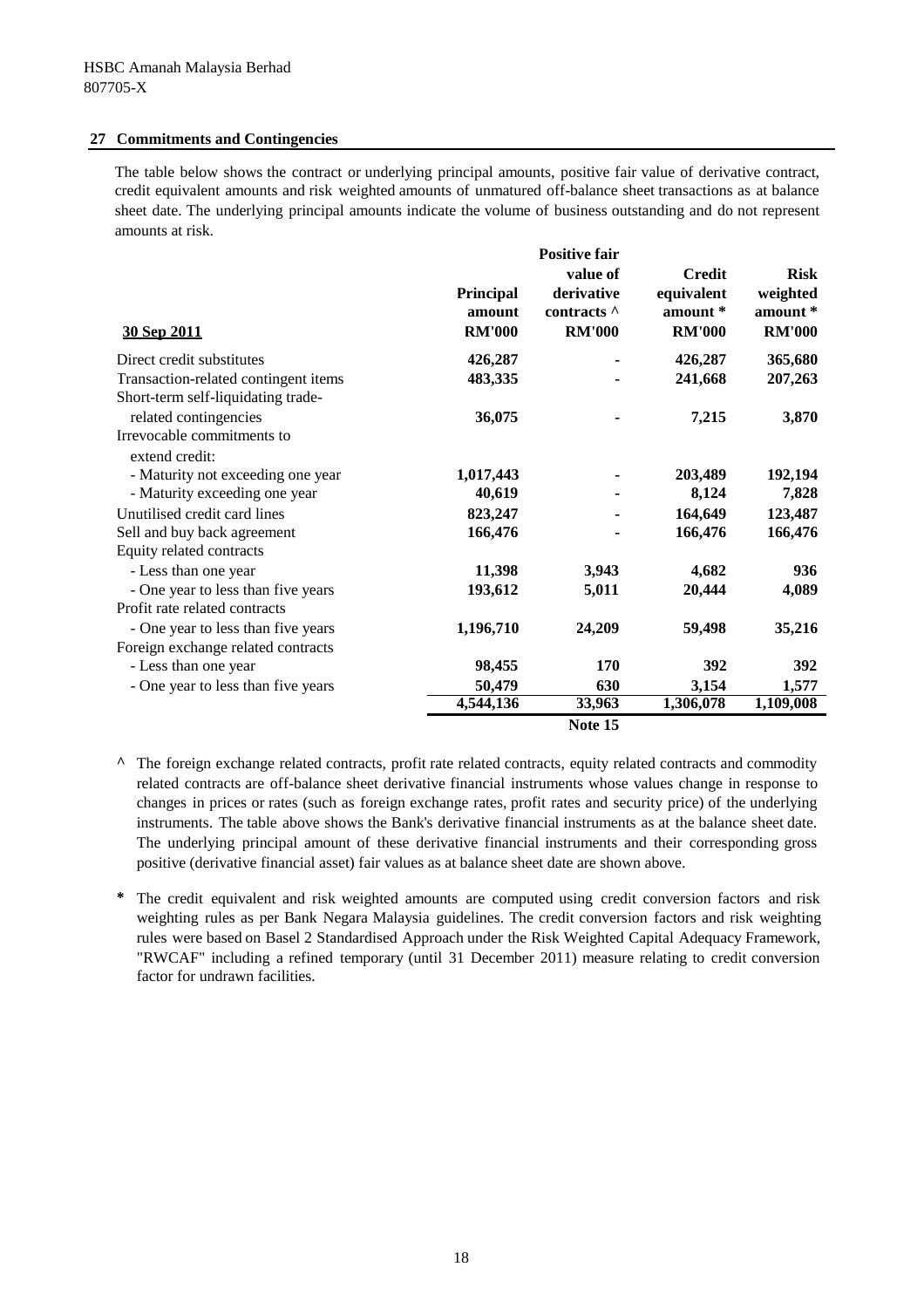## **27 Commitments and Contingencies (Cont'd)**

| 31 Dec 2010                          | Principal<br>amount<br><b>RM'000</b> | Positive fair<br>value of<br>derivative<br>contracts $\wedge$<br><b>RM'000</b> | Credit<br>equivalent<br>amount *<br><b>RM'000</b> | Risk<br>weighted<br>amount *<br><b>RM'000</b> |
|--------------------------------------|--------------------------------------|--------------------------------------------------------------------------------|---------------------------------------------------|-----------------------------------------------|
| Direct credit substitutes            | 90,224                               |                                                                                | 90,224                                            | 80,828                                        |
| Transaction-related contingent items | 22,347                               |                                                                                | 11,174                                            | 9,800                                         |
| Short-term self-liquidating trade-   |                                      |                                                                                |                                                   |                                               |
| related contingencies                | 14,427                               |                                                                                | 2,885                                             | 1,406                                         |
| Irrevocable commitments to           |                                      |                                                                                |                                                   |                                               |
| extend credit:                       |                                      |                                                                                |                                                   |                                               |
| - Maturity not exceeding one year    | 766,956                              |                                                                                |                                                   |                                               |
| - Maturity exceeding one year        | 81,217                               |                                                                                | 40,609                                            | 31,995                                        |
| Unutilised credit card lines         | 581,158                              |                                                                                | 116,232                                           | 87,174                                        |
| Sell and buy back agreement          | 147,534                              |                                                                                | 147,534                                           | 147,534                                       |
| Equity related contracts             |                                      |                                                                                |                                                   |                                               |
| - Less than one year                 | 13,177                               | 4,642                                                                          | 5,439                                             | 1,087                                         |
| - One year to less than five years   | 106,108                              | 6,513                                                                          | 15,028                                            | 3,006                                         |
|                                      | 1,823,148                            | 11,155                                                                         | 429,125                                           | 362,830                                       |
|                                      |                                      | Note 15                                                                        |                                                   |                                               |

*^* The foreign exchange related contracts, profit rate related contracts, equity related contracts and commodity related contracts are off-balance sheet derivative financial instruments whose values change in response to changes in prices or rates (such as foreign exchange rates, profit rates and security price) of the underlying instruments. The table above shows the Bank's derivative financial instruments as at the balance sheet date. The underlying principal amount of these derivative financial instruments and their corresponding gross positive (derivative financial asset) fair values as at balance sheet date are shown above.

\* The credit equivalent and risk weighted amounts are computed using credit conversion factors and risk weighting rules as per Bank Negara Malaysia guidelines. The credit conversion factors and risk weighting rules were based on Basel 2 Standardised Approach under the Risk Weighted Capital Adequacy Framework, "RWCAF" including a temporary (until 31 December 2010) measure relating to credit conversion factor for undrawn facilities.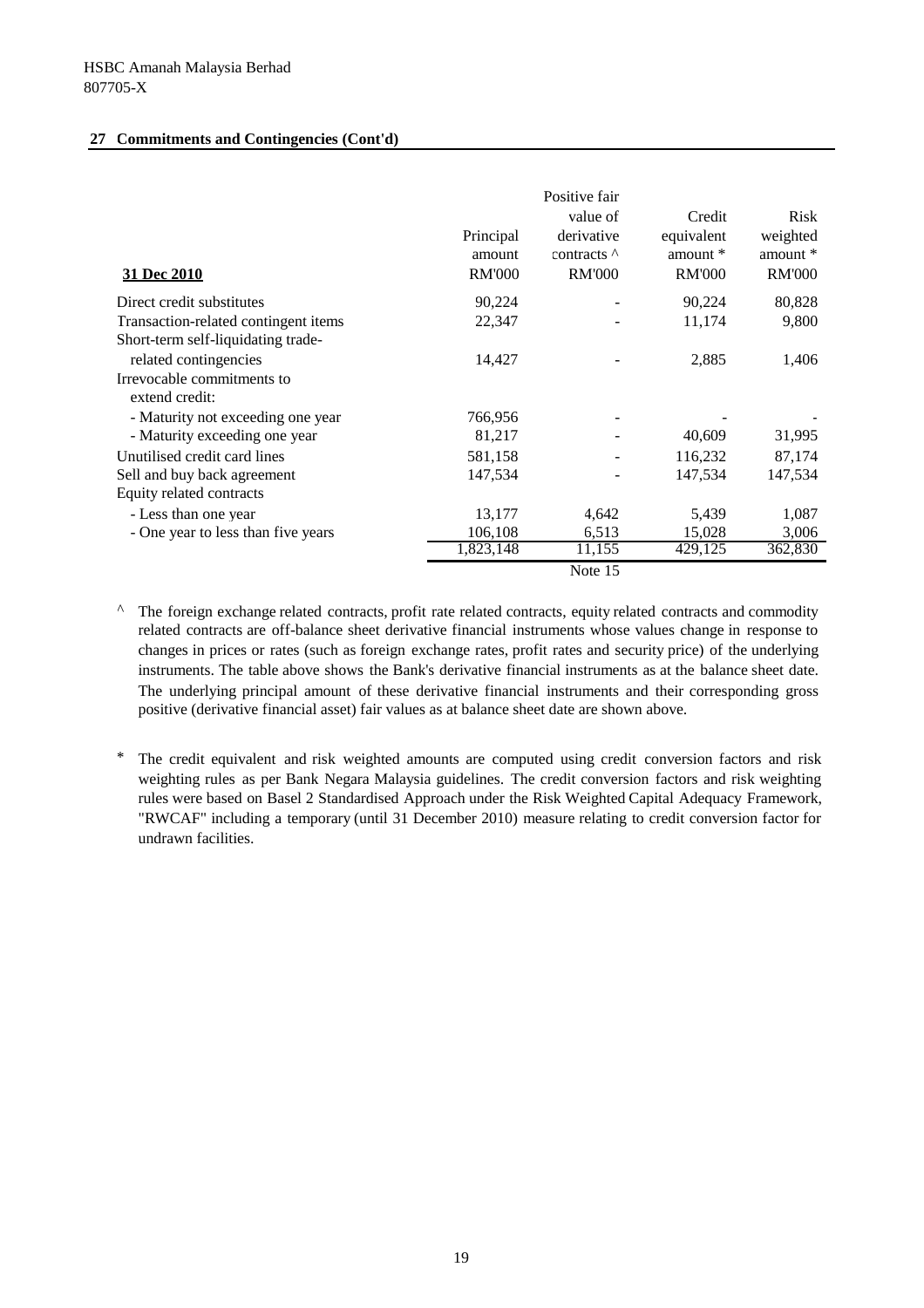# **28 Comparative Figures**

## **Restatement of Comparative Figures**

The presentation and classification of items in the current financial statements have been consistent with the previous financial year except for the following:

(i) Reclassification/restatement to conform to current year's presentation due to a change in the internal classification of states making up the geographical regions.

## **Statement of Financial Position as at 31 December 2010**

|                                                             | As restated   | As previously |
|-------------------------------------------------------------|---------------|---------------|
|                                                             |               | stated        |
|                                                             | <b>RM'000</b> | <b>RM'000</b> |
| (a) Financing and Advances                                  |               |               |
| By geographical distribution                                |               |               |
| Northern Region                                             | 954,542       | 794,176       |
| Southern Region                                             | 516,849       | 642,158       |
| <b>Central Region</b>                                       | 2,861,233     | 2,896,290     |
| <b>Eastern Region</b>                                       | 416,165       | 416,165       |
|                                                             | 4,748,789     | 4,748,789     |
|                                                             |               |               |
| (b) Impaired Financing And Advances                         |               |               |
| By geographical distribution                                |               |               |
| Northern Region                                             | 19,219        | 16,443        |
| Southern Region                                             | 12,865        | 14,399        |
| <b>Central Region</b>                                       | 31,681        | 32,923        |
| <b>Eastern Region</b>                                       | 7,045         | 7,045         |
|                                                             | 70,810        | 70,810        |
| <b>Statement of Financial Position as at 1 January 2010</b> |               |               |
|                                                             |               |               |
|                                                             | As restated   | As previously |
|                                                             |               | stated        |
| (a) Financing and Advances                                  | <b>RM'000</b> | <b>RM'000</b> |
|                                                             |               |               |
| By geographical distribution                                |               |               |
| Northern Region                                             | 418,968       | 321,943       |
| Southern Region                                             | 329,577       | 402,186       |
| <b>Central Region</b>                                       | 2,136,275     | 2,160,691     |
| <b>Eastern Region</b>                                       | 368,133       | 368,133       |
|                                                             | 3,252,953     | 3,252,953     |
|                                                             |               |               |
| (b) Impaired Financing And Advances                         |               |               |
| By geographical distribution                                |               |               |
| Northern Region                                             | 13,176        | 10,975        |
| Southern Region                                             | 7,335         | 8,534         |
| <b>Central Region</b>                                       | 26,646        | 27,648        |
| <b>Eastern Region</b>                                       | 8,296         | 8,296         |

 $\frac{1}{55,453}$  55,453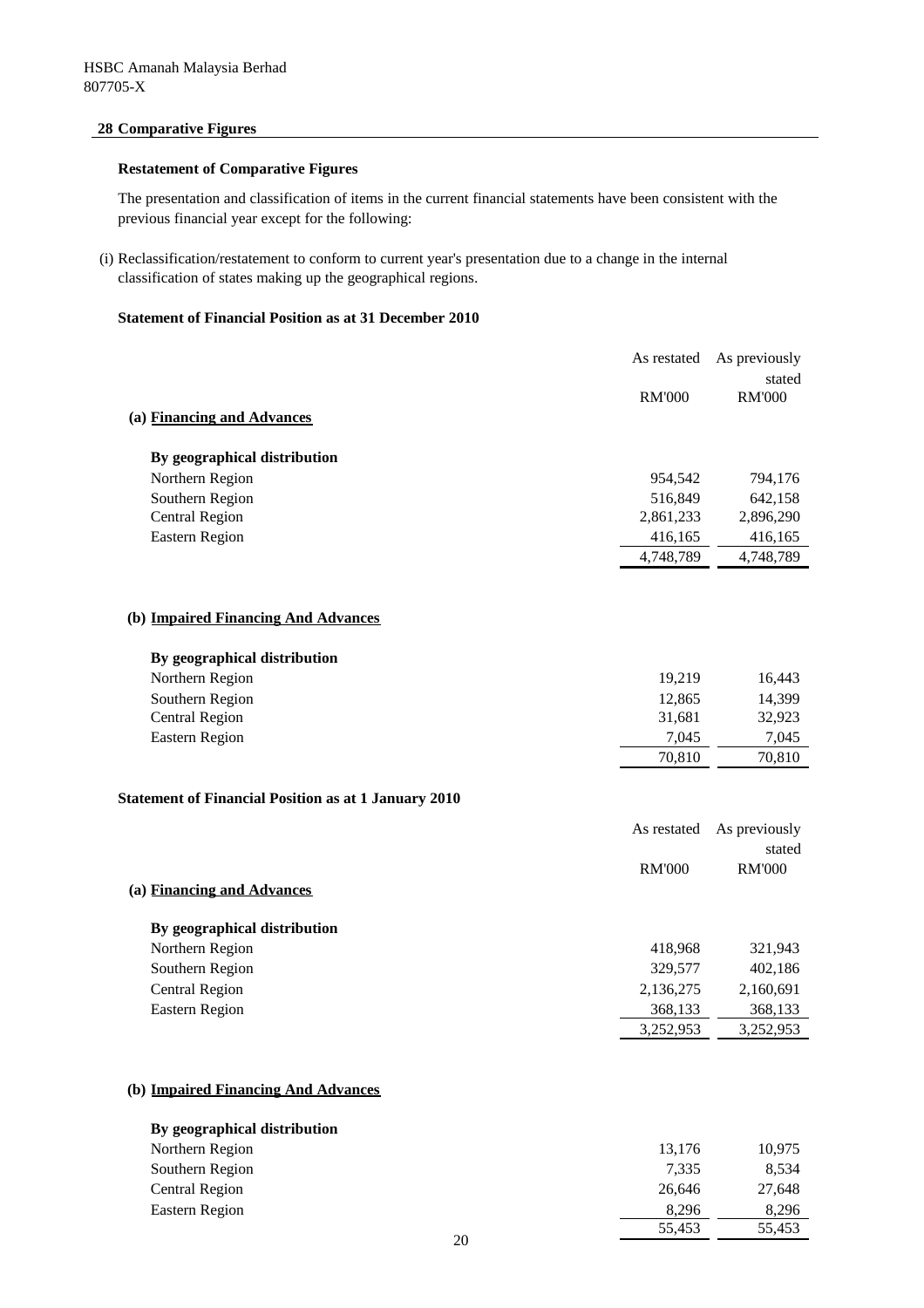# **28 Comparative Figures (Cont'd)**

# **Restatement of Comparative Figures**

(ii) Reclassification to conform to current year's presentation upon adoption of Amendment to FRS 2, Share Based Payment.

# **Statement of Financial Position as at 31 December 2010**

|                                                                       | As restated   | As previously |
|-----------------------------------------------------------------------|---------------|---------------|
|                                                                       |               | stated        |
|                                                                       | <b>RM'000</b> | <b>RM'000</b> |
| (a) Other Liabilities                                                 |               |               |
| Derivative financial liabilities                                      | 11,155        | 11,155        |
| Profit payable                                                        | 15,182        | 15,182        |
| Amounts due to holding company/ related companies *                   | 22,626        | 22,961        |
| Profit equalisation reserve                                           | 6.700         | 6,700         |
| Other creditors and accruals                                          | 36,007        | 36,007        |
|                                                                       | 91,670        | 92,005        |
| (b) Reserves [see unaudited condensed statement of changes in equity] |               |               |
| Capital contribution reserve                                          | 335           |               |
|                                                                       |               |               |

\* Reclassification of capital contribution on share options of RM335k to capital contribution reserves

## **Statement of Financial Position as at 1 January 2010**

|                                                                       | As restated   | As previously |
|-----------------------------------------------------------------------|---------------|---------------|
|                                                                       |               | stated        |
|                                                                       | <b>RM'000</b> | <b>RM'000</b> |
| (a) Other Liabilities                                                 |               |               |
| Derivative financial liabilities                                      | 10,237        | 10.237        |
| Profit payable                                                        | 8.043         | 8.043         |
| Amounts due to holding company/ related companies *                   | 6,142         | 6,285         |
| Profit equalisation reserve                                           | 6.700         | 6,700         |
| Other creditors and accruals                                          | 30.364        | 30,364        |
|                                                                       | 61,486        | 61,629        |
| (b) Reserves [see unaudited condensed statement of changes in equity] |               |               |
| Capital contribution reserve                                          | 143           |               |

\* Reclassification of capital contribution on share options of RM143k to capital contribution reserves